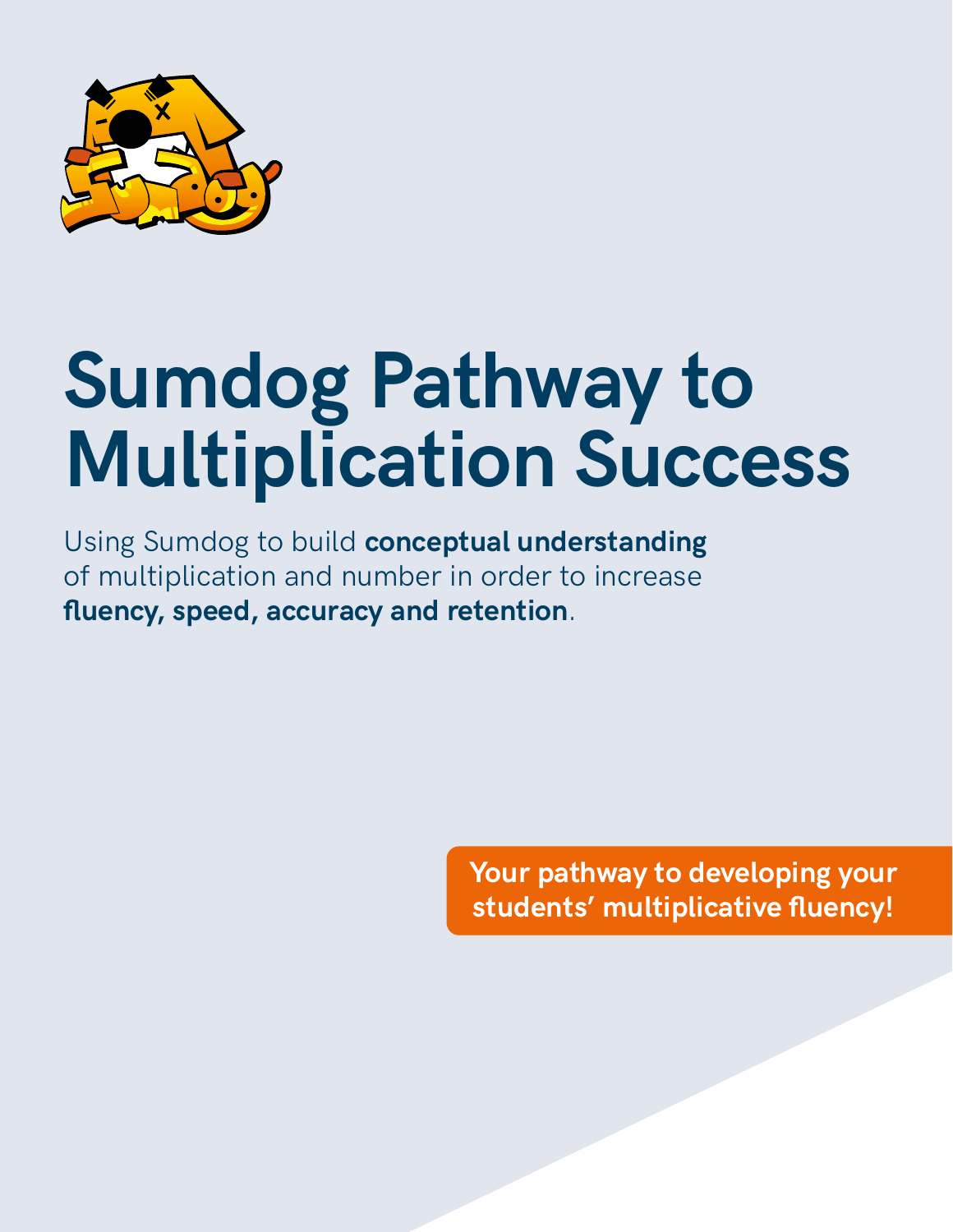# **Contents**



| <b>Introduction</b>                                           | 3  |
|---------------------------------------------------------------|----|
| Sumdog's Teaching Tools for Multiplication                    | 3  |
| The Sumdog Pathway to Multiplication Success                  | 4  |
| <b>The Sumdog Pathway to Multiplication Success</b>           | 5  |
| The Sumdog Pathway to Multiplication Success - A Visual Guide | 5  |
| Kindergarten - Grade 2                                        | 6  |
| Grades $3 - 4$                                                | 11 |
| Reasons to use the Sumdog Pathway to Multiplication Success   | 19 |
| Sumdog Free Account vs. Premium                               | 20 |
| Beyond Grade 4                                                | 21 |
| Sample Lesson Plan: Introducing Arrays (Grade 2)              | 22 |
| Sample Lesson Plan: Building Multiplication Fluency (Grade 3) | 23 |
| Using the Sumdog MTC Heat Map                                 | 24 |
|                                                               |    |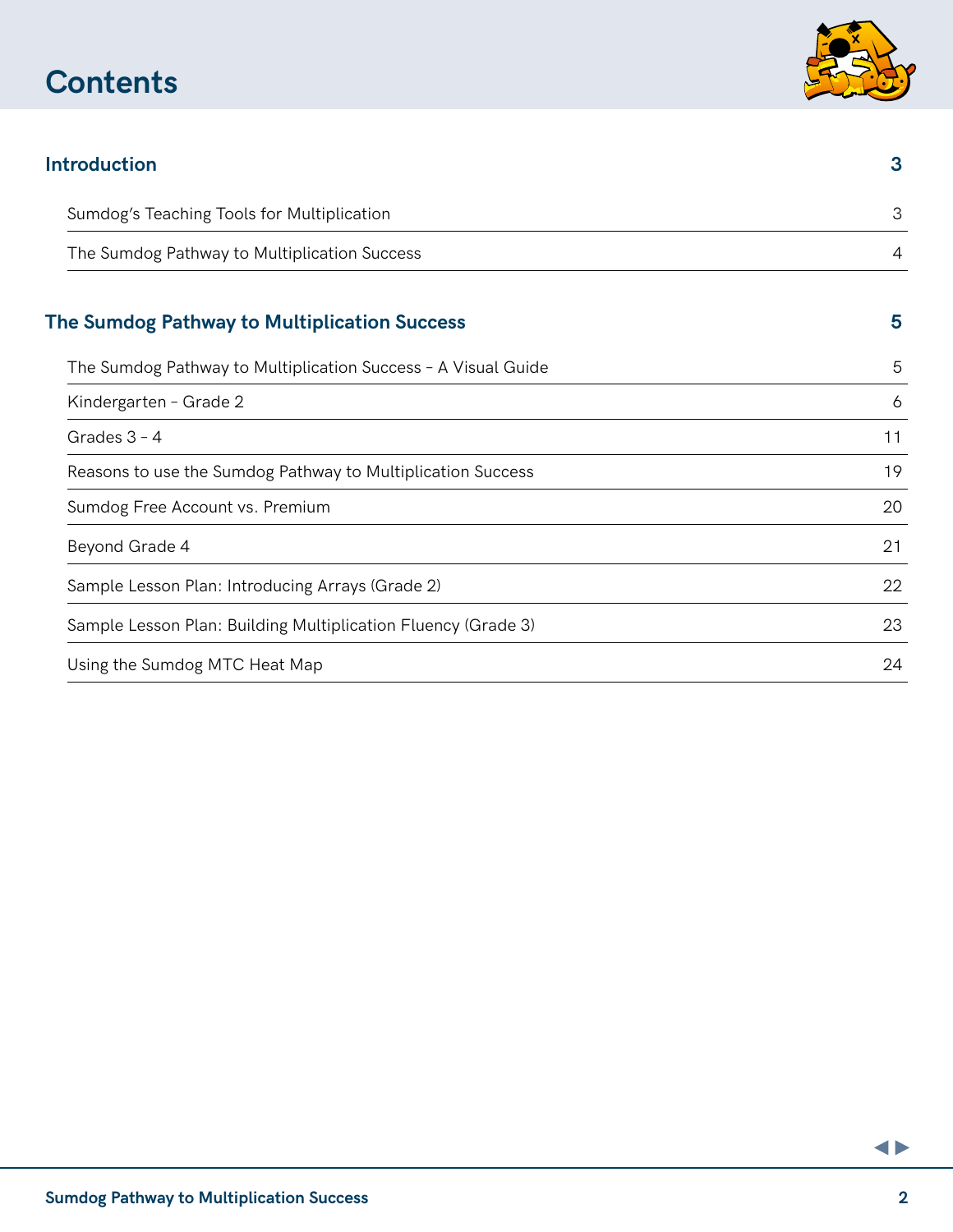

### **Our multiplication mission**

At Sumdog, we want to develop children's number sense and multiplication fluency. That is why we have created the Sumdog pathway to multiplication success – a scheme of learning covering multiplication for Grades K–4, designed to build retention *and* conceptual understanding.

Familiarity and proficiency with multiplication facts free up children's working memories and enable them to better apply their math skills to more complex problems. A strong number sense along with multiplication fact fluency lays the foundations for concepts such as division, fractions and more abstract algebra, in both educational and 'real-life' contexts.

### **Understanding or memorizing?**

Times table facts give children the opportunity to see for themselves the beauty within numbers and the complex patterns and relationships that lie within them. By learning to multiply, they can develop a deeper understanding of our number system – the grouping of sets, arrays, skip counting, doubling, halving, repeated addition and many other mental agility strategies.

At Sumdog, we believe recall and fluency in mutliplication facts come with a deep conceptual understanding. Our fun, engaging, low-stakes practice and motivational rewards give children the opportunity to gain that understanding – by exploring, practicing, making mistakes and enjoying the beauty of numbers.

### **Sumdog's Teaching Tools for Multiplication**

Sumdog has created two tools to help build multiplication fluency. The **multiplication practice tool** has been designed so that teachers can set differentiated tables practice for the children to complete in any of our games. The second tool, the **Multiplication Tables Check** (MTC), is more like an assessment, and enables teachers to see more quickly which tables or multiplication facts need extra practice.

### **The MTC follows the following format:**

- **+ The test checks multiplication recall with 25 questions.**
- **+ The pupil has six seconds to answer each question.**
- **+ While pupils do not see their results, they receive 5 coins per correct answer and will see the total number of coins earned at the end.**
- **+ The test focuses on tables 2–12, with a special focus on 6, 7, 8, 9 and 12 times tables.**

Using our multiplication tools alongside our pathway to multiplication success will prepare, support and equip your students to confdently, accurately and fluently multiply so that they can tackle higher level problems.

This will not be achieved by simply memorizing facts but through progressive, conceptual development of understanding that sets them up for Grade 5 and beyond.

### **And the best part is it's free!**

The Sumdog multiplication tools are free to all users alongside our pathway to multiplication success. Furthermore, our free heat map score report provides insight for teachers on which students require additional support and helps identify next steps for learners. This will allow you to plot a non-stressful pathway for your students to build confidence, recall and fluency that they can effectively apply to future assessments.

### **So in summary, our multiplication tools:**

- $\blacktriangleright$  Are free of charge for all users.
- $\blacktriangledown$  Assess multiplicative fluency in a fun and engaging way.
- $\checkmark$  Include free insights and heat maps to identify next steps in learning.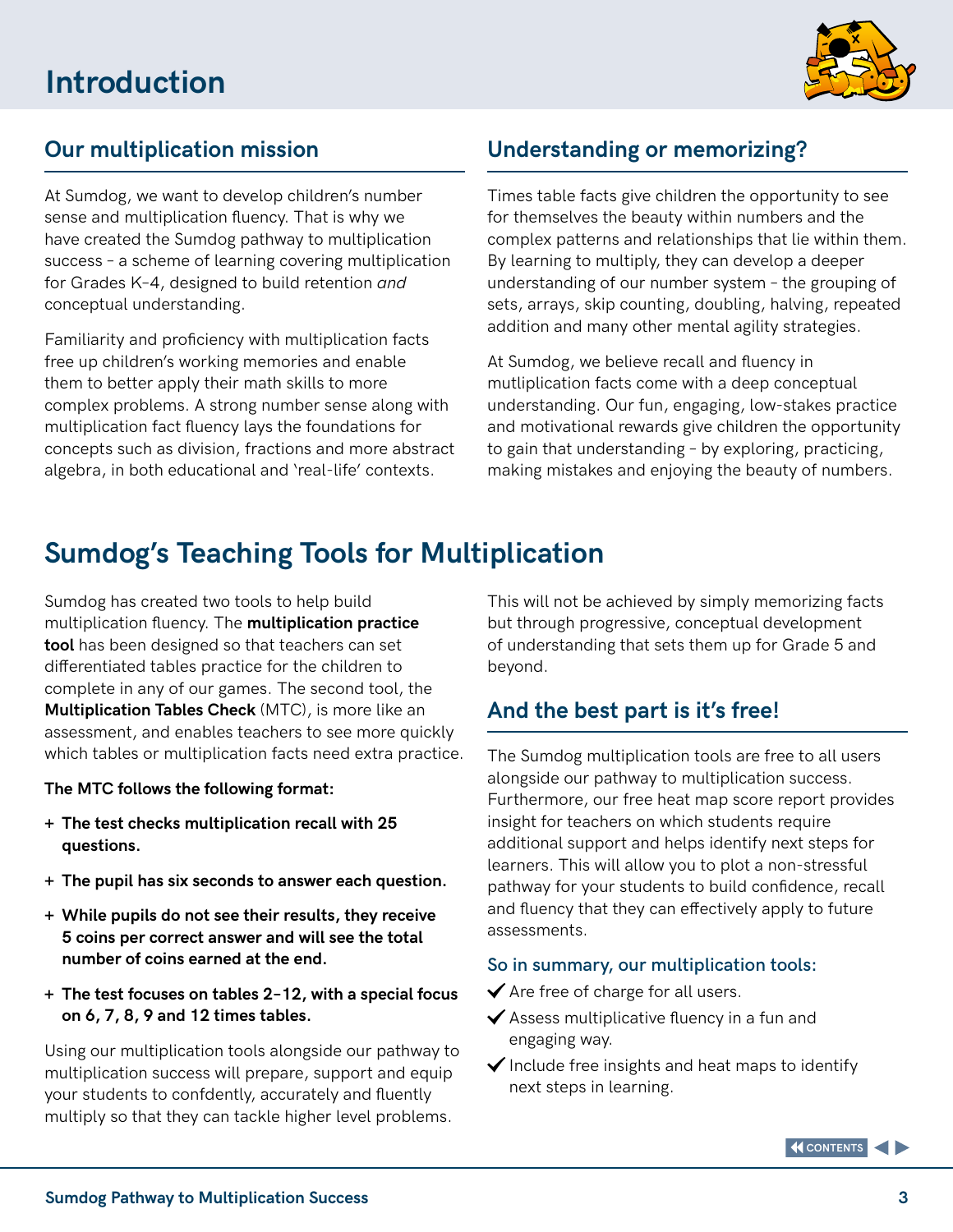

### **The Sumdog Pathway to Multiplication Success**

By following the Sumdog pathway to multiplication success, you will use our platform as a way to bring fun into daily fluency practice. Our standards-aligned Sumdog skills provide a means to naturally develop greater recall and understanding of multiplication facts, using our broad range of progressive and varied question content. The Sumdog pathway to success in multiplication can be used alongside any existing schemes of work or resources you use within your classroom, and is certainly not designed to replace them. Instead, the pathway outlines how Sumdog can be used to complement, supplement and enhance your existing curriculum.

Unlike other ed-tech companies, Sumdog does not just provide opportunities to practice and develop recall speed and fluency, as memorization of multiplication facts learned by rote can be counter productive. Students may have memorized their times tables, but would they necessarily know that  $4 \times 8$  is the same as 8 x 4 without remembering each fact individually? At Sumdog, we build **conceptual understanding** of multiplication from Kindergarten and provide you with a range of tools to build on this foundation. This multiplication pathway will give your students the opportunity to explore strategies, inquire and problem solve, but will also develop their **confidence, fluency, accuracy and speed**.

### **Conceptual understanding**

- + Progressive questions that develop strategies
- + Commutative, associative and distributive properties explored
- + Teacher reporting and insights
- + In-game practice with thinking time
- + Low-stakes standards-aligned assessments



#### **Retention**

- + Timed daily practice opportunties
- + Sumdog MTC tool to build speed, accuracy and fluency
- + Build student confidence with Sumdog coins for garden, house and avatar personalization
- + Sumdog competitions, challenges and contests to motivate and inspire

### **The Sumdog Pathway to Multiplication Success is based upon these simple steps:**

- Relate multiplication to what students have already mastered addition.
- Have students start with easy multiples of zero and one.
- ● Use multiplication tables to have students identify patterns, especially with easier numbers.
- Highlight the commutative property and how it can make things easier.
- Introduce the the associative and distributive properties to strengthen mental math skills.

**K** CONTENTS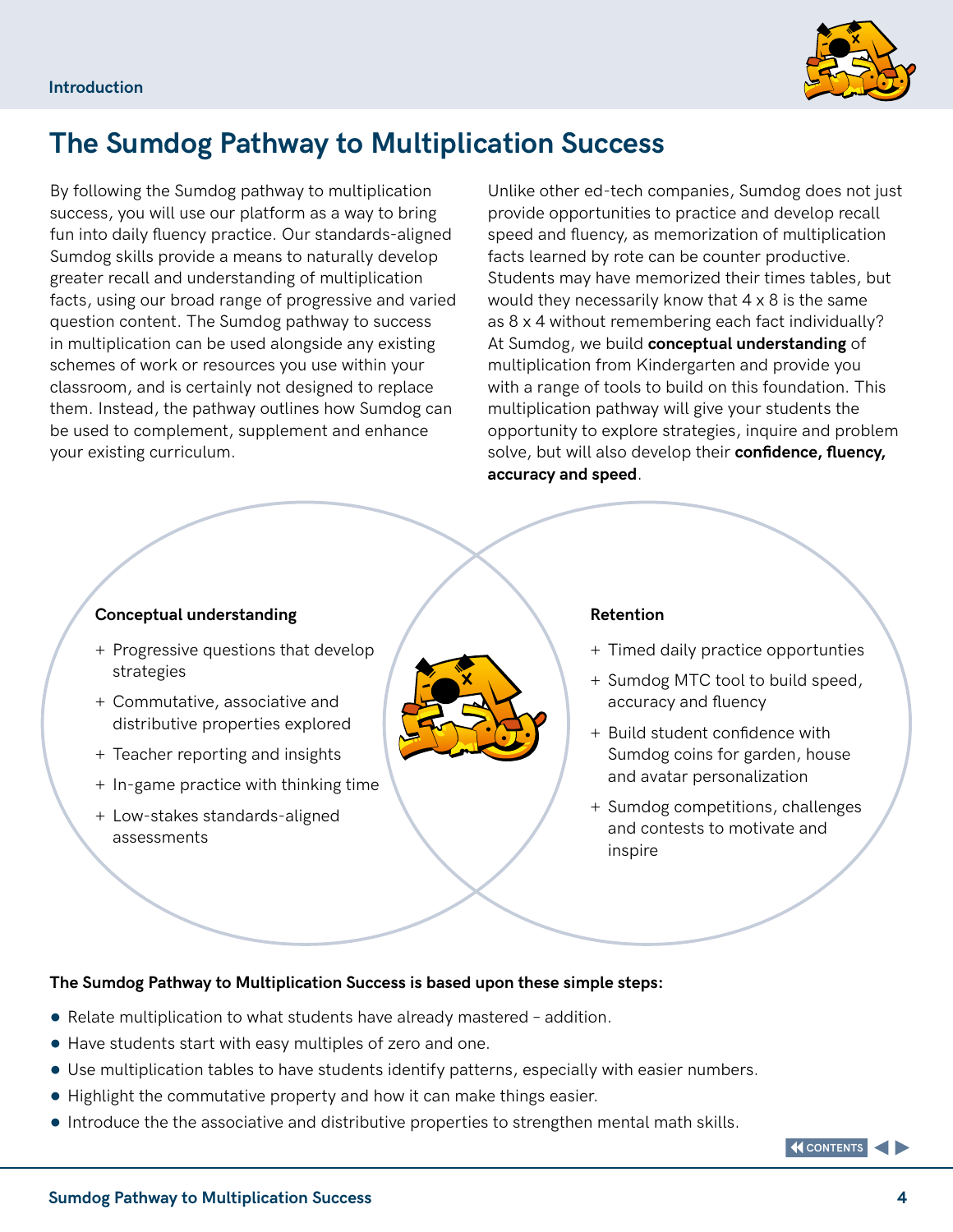### **The Sumdog Pathway to Multiplication Success -A Visual Guide**



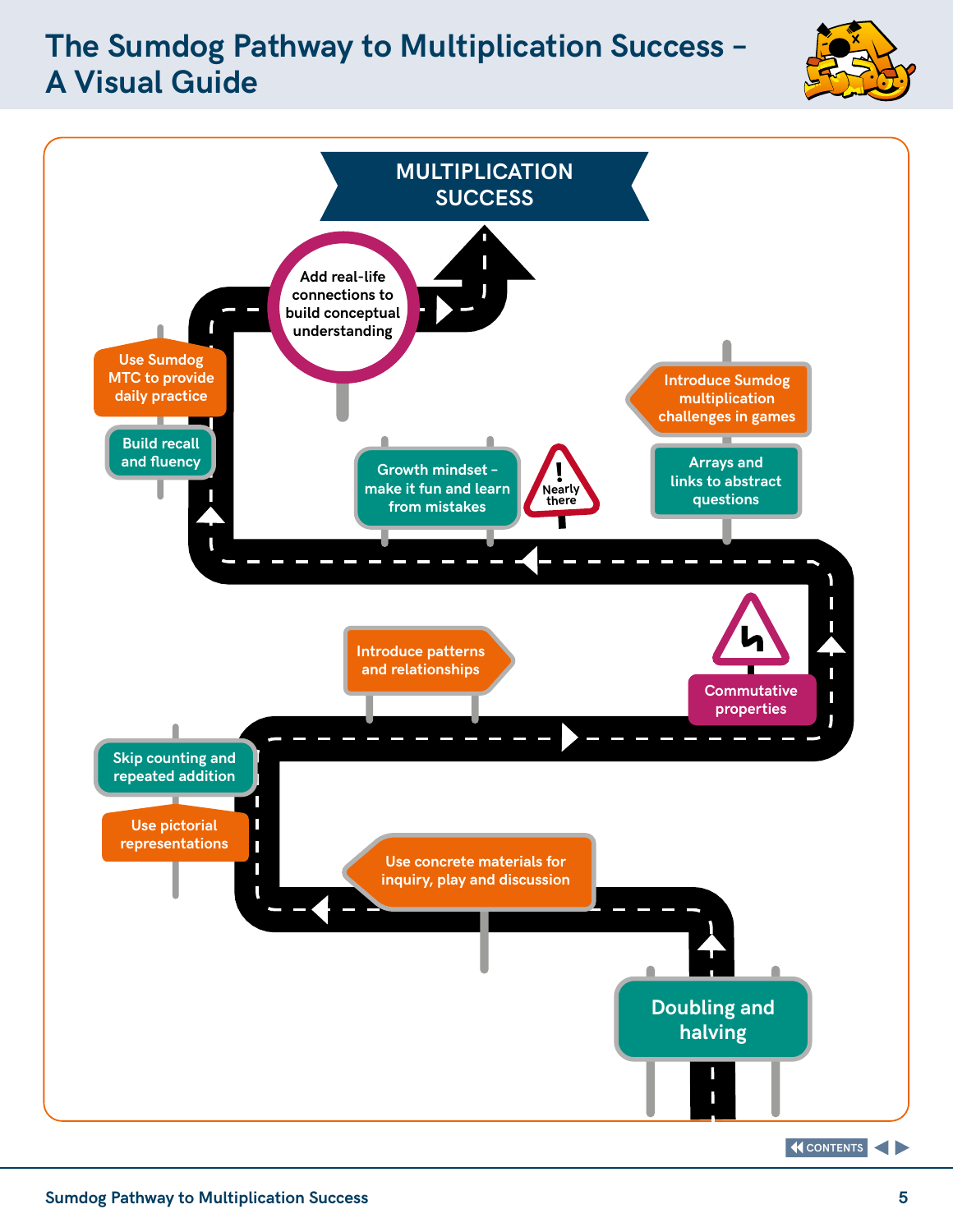

#### **Mathematical focus daily practice**

The principal focus of mathematics in Grades K-2 is ensuring the deep development of counting and cardinality, fluency with whole numbers, and place value. In this grade band there is a strong emphasis placed on concepts, skills and problem solving related to addition and subtraction. By the end of Grade 2 students understand equal groups and sums of equal addends, building the foundation of multplication.

**multiplication** 



**The first half of our Sumdog learner journey focuses on the key principles of Grades K-2.**

- **+ Developing learner confidence through our fun and engaging games.**
- **+ Increasing fluency through regular Sumdog practice, standardsaligned focus skills for challenges\* and easy-to-use pictorial representations to support and scaffold learning.**
- **+ Supporting teachers to build on learning organically, in line with the requirements of state standards.**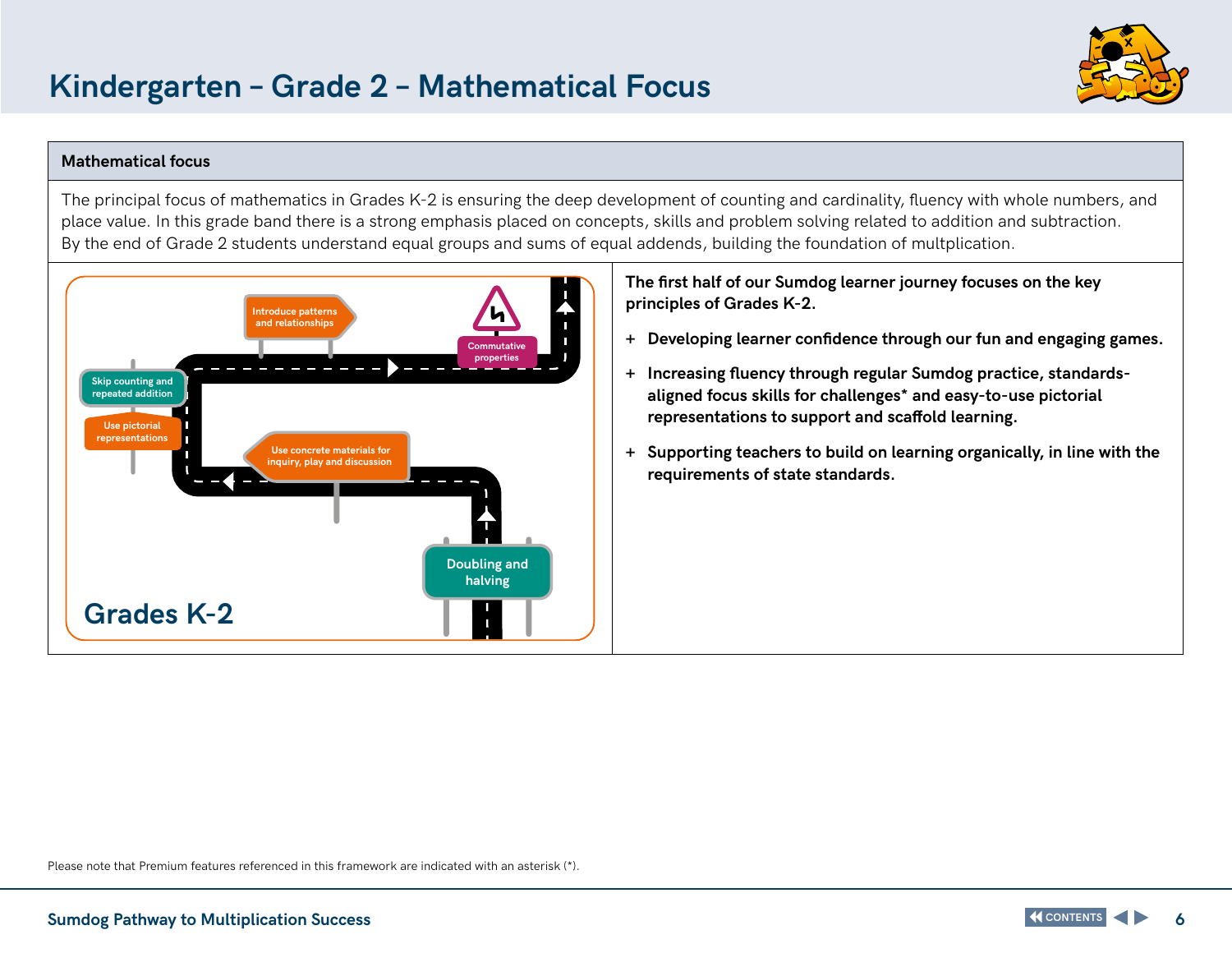

#### **Sumdog Pathway to Multiplication Success** *– Alignment to standards for Grades K–2*

- Know and count sequences (count by 1's and 10's).
- ● Count to tell the number of objects.
- Compare numbers.
- Understand addition as putting together and adding to, and understand subtraction as taking apart and taking from.
- Understand and apply properties of operations and the relationship between addition and subtraction.
- Extend the counting sequence (skip count by 2's, 3's, 5's).
- ● Understand place value to add and subtract.
- ● Work with equal groups to gain foundations for multiplication.
- ● Identify and describe arrays.

#### **KINDERGARTEN – GRADE 2** *– Sumdog features*

Questions on Sumdog such as the below begin to introduce the idea of sets and groupings of objects. Furthermore, arrays are made up of rows and columns which are commutative in nature. There are 100s of iterations of each Sumdog question, giving your students plenty of practice of concepts within the games they play.

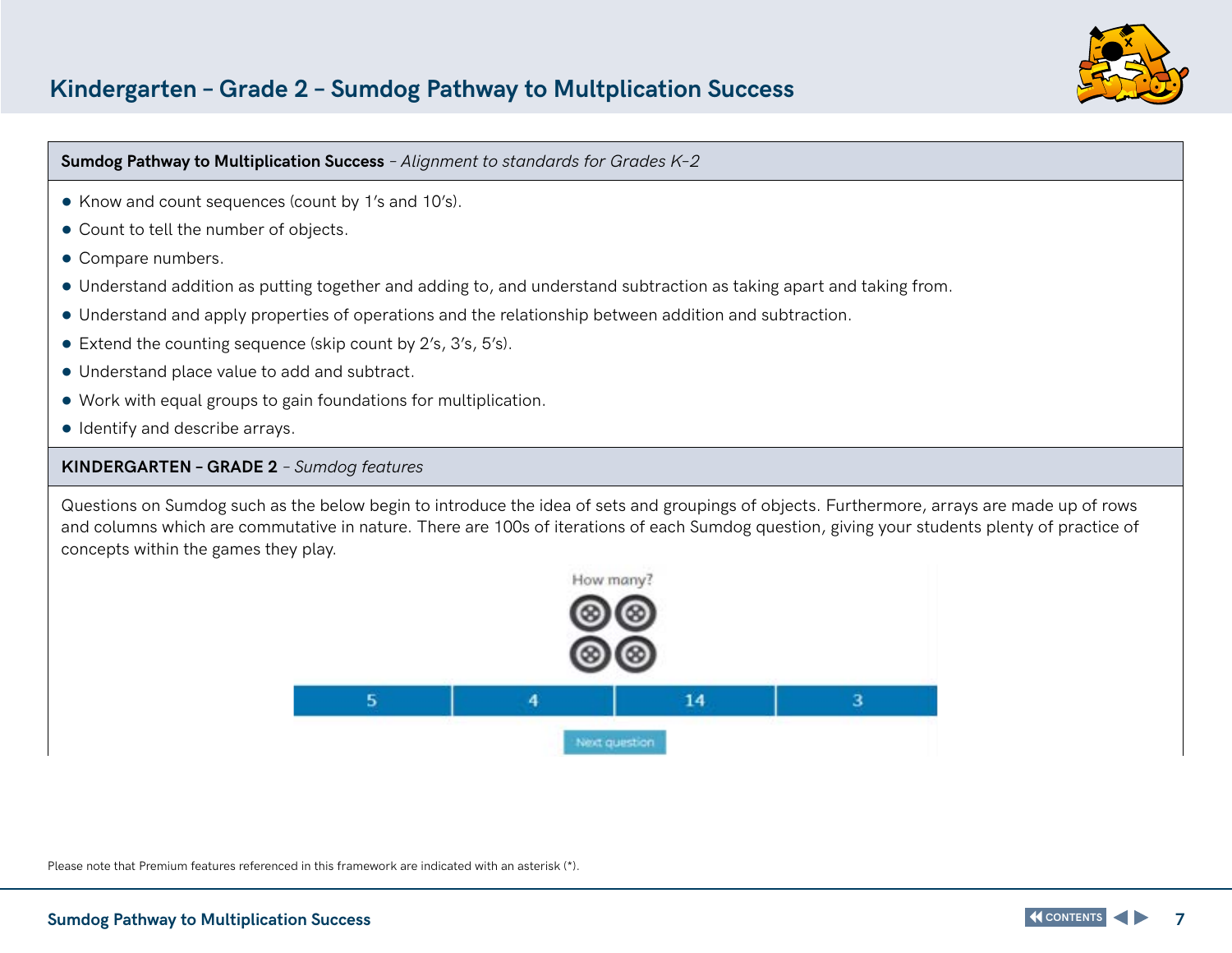

For children to engage fully with their learning at this stage, they should also be equipped with the vocabulary necessary to make connections and build their metacognition. Opportunities to explore and inquire around their learning in practical ways can lead to a deeper understanding of number.



Questions such as the above introduce the commutative principle in multiplication, i.e. a x b and b x a are equal, 2 lots of 5 are the same as 5 lots of 2. Why not display a Sumdog question on your smartboard using the Question Viewer and begin these rich discussions around arrays?

At Sumdog, we would encourage the use of concrete materials throughout all stages of mathematics to allow students to manipulate, explore and investigate the patterns and relationships physically, before moving on to Sumdog practice activities. This process can be achieved by applying a play approach and by integrating Sumdog into the everyday classroom environment at an early stage.

### **Sumdog Assessment Opportunity**\*

Our pre-made assessments\* group our questions to cover and assess state standards for Grades K-8. They provide a means to assess student progress in a low-stakes, formative way and familiarize children with the process of completing assessments online outside of our games. The reporting and insights that our assessment reports provide can inform your teaching as you take the next step in our pathway.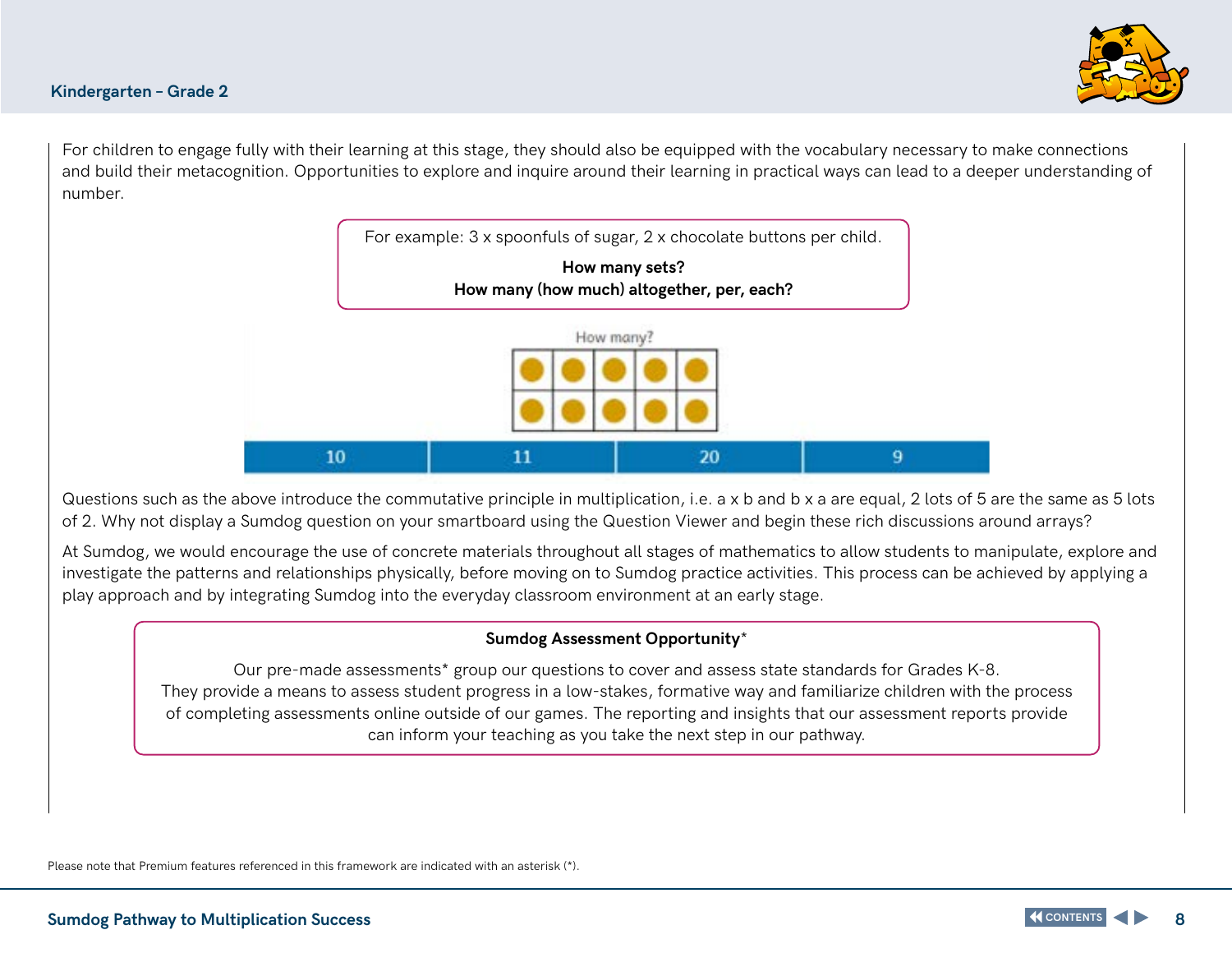

At this stage, you can begin to formally introduce the concept of doubling and halving to children, increasing the use of skip- counting and building familiarity with simple multiplication facts.



Sample questions such as the above begin to expand on the use of arrays in developing the conceptual understanding of multiplication.

We recommend still using concrete materials within the classroom to support this understanding, but as the children develop their metacognition abilities you can begin to expand and challenge their thinking around the concepts they have learned by posing questions verbally. For example:

**I am not sure whether 2 x 5 is the same as 5 x 2?** 

As always, you can set specific focus skills on Sumdog or let our adaptive learning algorithm adapt to your students. Sumdog questions such as the following example help cement the foundations of multiplicative relationships. In turn, this leads to the development of mathematical language skills to communicate those foundations.

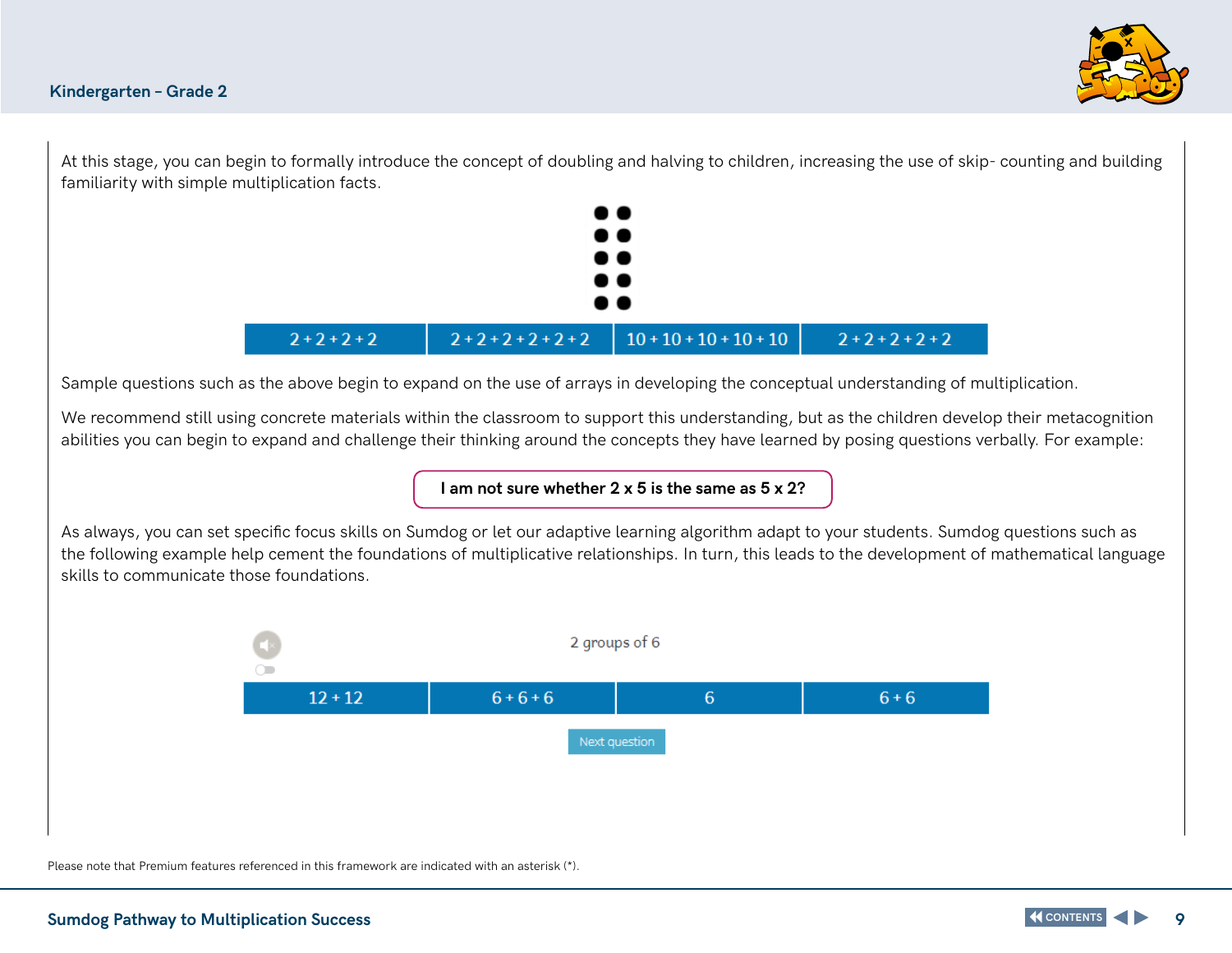

As we begin to introduce doubling and halving children become aware of the scaling properties of multiplication and the repeated aggregation of numbers. Children begin to make the connection that unlike addition where they increase a quantity by a certain amount, with multiplication they are increasing a quantity by a scaling factor. For example:

### **If I have 4 sets of 2 counters then how many counters altogether?**

To summarise, teaching the state standards at Grades K-2 is in large part about developing students' confidence with number. Sumdog is the perfect platform to set low-stakes practice to bridge the gap between concrete materials and pictorial and abstract representations of number.\*

### **Ideas for using Sumdog effectively to build fluency in grades K-2:**

- Display our sample questions on your smart board using the Question Viewer and use these as the basis to develop metacognition and the vocabulary of multiplication as a class.
- Set challenges on specific focus skills for use in the classroom and at home, making use of our extensive teaching reports to identify gaps in multiplication recall and inform next steps.\*
- Make use of our low-stakes pre-made assessments to formatively assess your students' understanding and use our enhanced reporting to track and monitor progress.\*
- Encourage play, inquiry and the use of concrete materials in your classroom, and begin to connect concrete arrays to Sumdog pictorial questions. Most of our questions are read-aloud at this stage.
- ● Why not set your own, fun classroom competition or challenge? You can choose how many questions the students answer and reward them for their effort with coins to spend in their Sumdog house and garden.

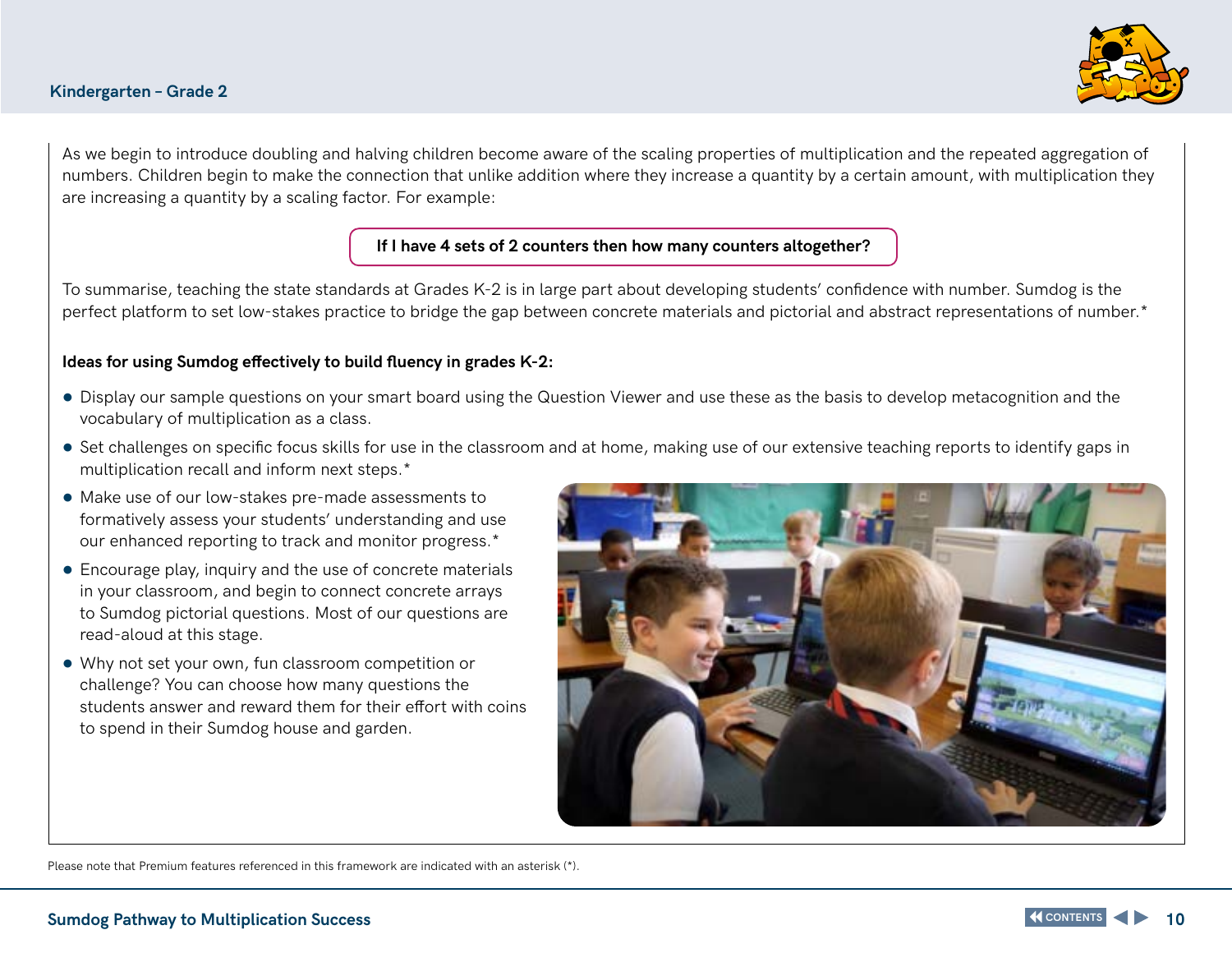#### **Mathematical focus**

The principal focus of mathematics teaching in Grades 3–4 is ensuring that students develop understanding and math fact fluency with multiplication and division, and can identify patterns in arithmetic which lead to work on fractions and decimals.

By the end of Grade 3, students possess strong multiplication fact fluency with a strong understanding of their times tables up to and including the 12 times table and should be able to show precision and fluency in their work.



**As students continue their Sumdog learner journey, we begin to focus** 

- **+ Introducing and expanding on the commutative properties of**
- **+ Building recall and fluency through the use of the Sumdog MTC tool**
- **+ Encouraging a growth mindset approach to learning; children are going to make mistakes in their recall and should be reminded that**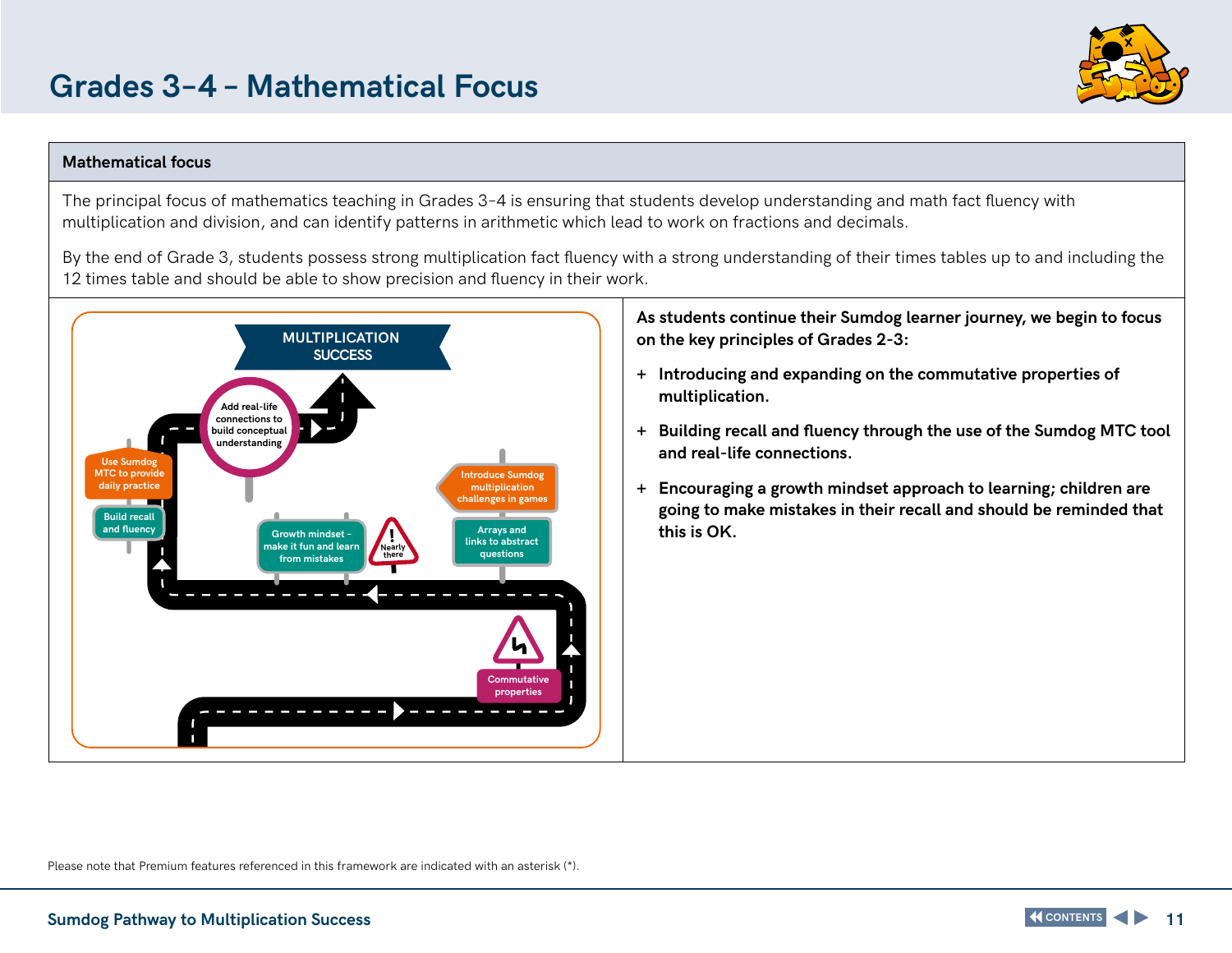### **Grades 3–4 – Sumdog Pathway to Multiplication Success**



#### **Sumdog Pathway for Multiplication Success** *– Alignment to standards for Grades 3–4*

- Represent and solve problems with multiplication and division.
- Understand properties of multiplication and the relationships between multiplication and division.
- ● Multiply and divide within 100.
- ● Understand concepts of area and relate area to multiplication and to addition.
- Gain understanding with factors and multiples.
- Analyze patterns in numbers.
- Fluency in multiplication of single and multi-digit numbers.
- Perform all 4 operations with single and multi-digit whole numbers.

#### **GRADES 3–4** *– Sumdog features*

By Grade 3 children will be familiar with the Sumdog platform – they will likely have used the coins they have been earning to decorate their house and garden, and will be used to taking part in school competitions and challenges and nationwide contests.

This stage presents an ideal opportunity to begin to introduce the Sumdog MTC. If you can build their confidence using the Sumdog MTC, then you are setting your students up for success in other areas of numeracy and maths.

Your students do not need to worry, panic or stress as Sumdog is a familiar environment, but will still give them the opportunity to practice their recall and build fluency, as well as enabling you to identify the next steps in their learning. If however you would rather set in-game practice, then you can use the free multiplication practice tool to set targeted work for your students.

> **We make it easy for you to differentiate multiplication practice for your students. Find out how on the next page!**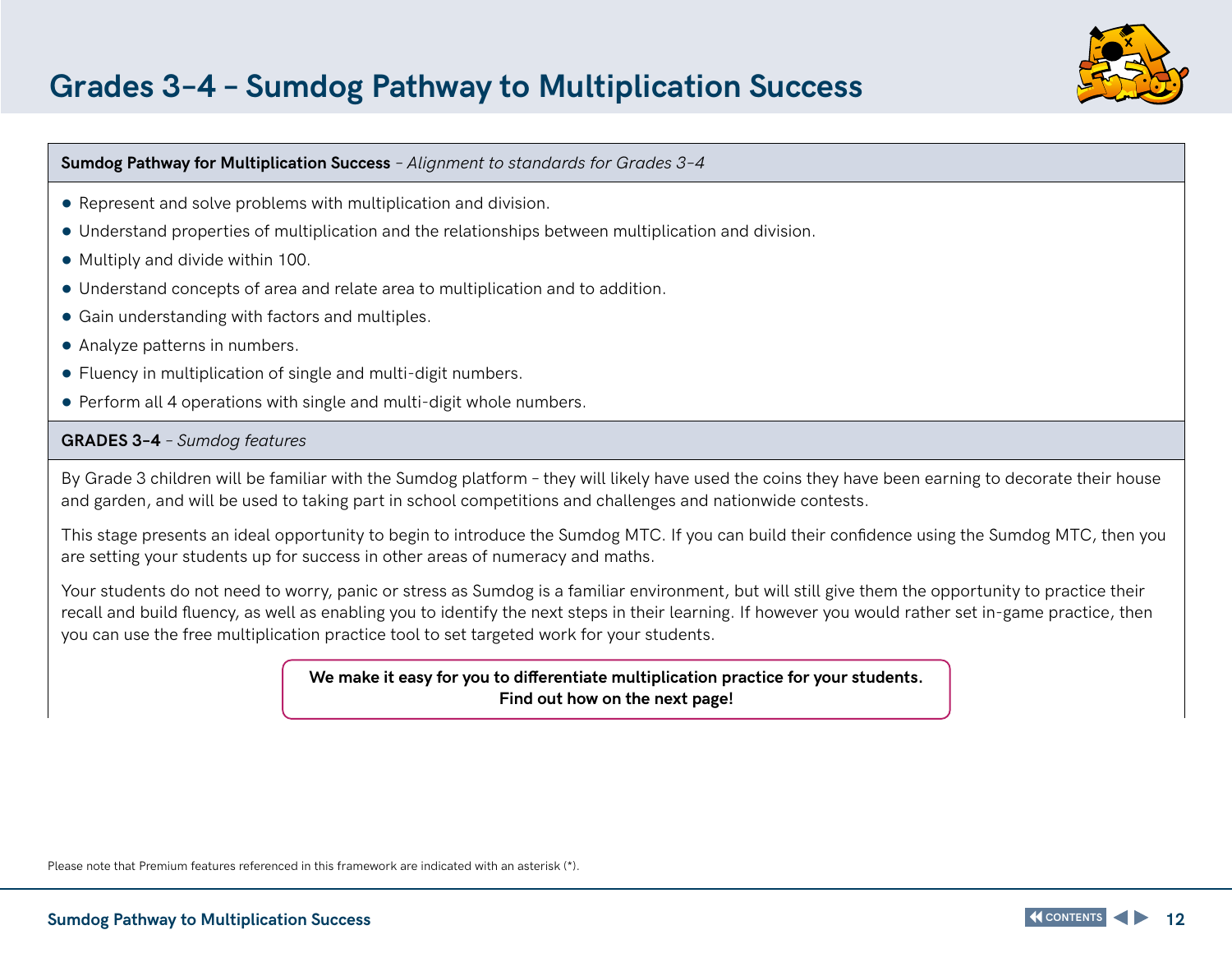#### **Grades 3–4**



#### let tables challenge Group? Singlet Edeld ultrails about sales you would like these students to practice  $\alpha$  ).  $\sim$  $\sim$ YF.  $\rightarrow$  $+11$  $181.0$ Sroup 2 Pering II, Like H and T other student (edit) test dailying any periodal May Morrow Mockwell Ti avanti  $\rightarrow$  $\alpha$  $\sim$  $\rightarrow$  $+11$ **Add**  $+11$ A Accomp

Using our enhanced student chooser, you can select which tables you want individual students to practice – allowing you to subtly differentiate the learning in a supportive context that doesn't make any student feel inferior.

From your students' perspective, they are simply playing Sumdog, but you know the specific tables that you have set for each student or group.

### **At Sumdog we continue to give you the tools to increase your students' confidence as they build their fluency.**

Using our standards-aligned Sumdog skills and adaptive learning algorithm, we expand the knowledge gained from arrays and begin to make direct links to multiplication and the mathematical language that has been developed in Grades K-2. Remember, our questions have 100s of iterations, so the potential for practice is enormous!

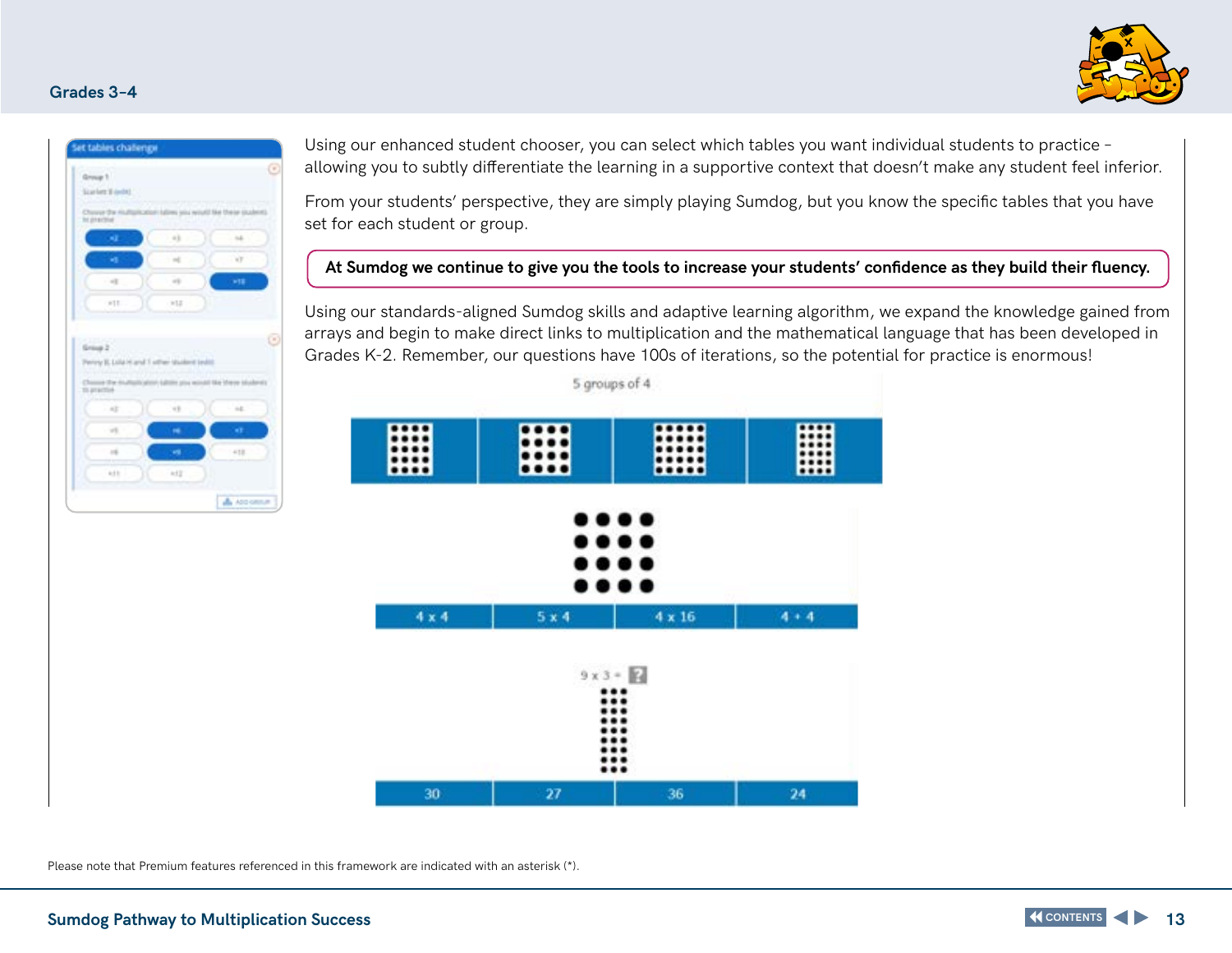At this stage, the understanding of multiplication as repeated addition is well established through play, inquiry and concrete and pictorial representations of numbers, and your students will have had some exposure to their 2, 5 and 10 times tables. Our questions at this level will begin to encourage children to spot patterns and relationships, using questions formats such as missing numbers and abstract representations of questions.

### $10 \times 7 = 30$  $2 × 9 = 27$ 3  $5<sup>°</sup>$ 18  $\mathbf{1}$  $\overline{\phantom{a}}$

Sumdog's question content also begins to build on the commutative foundations from Grades K-1 and introduce the laws of associative and distributive properties.

> **Commutative – 5 x 28 is the same as 28 x 5 = 140 Associative – (5 x 14) x 2 = 140**

> > **Distributive – (20 x 5) + (8 x 5) = 140**

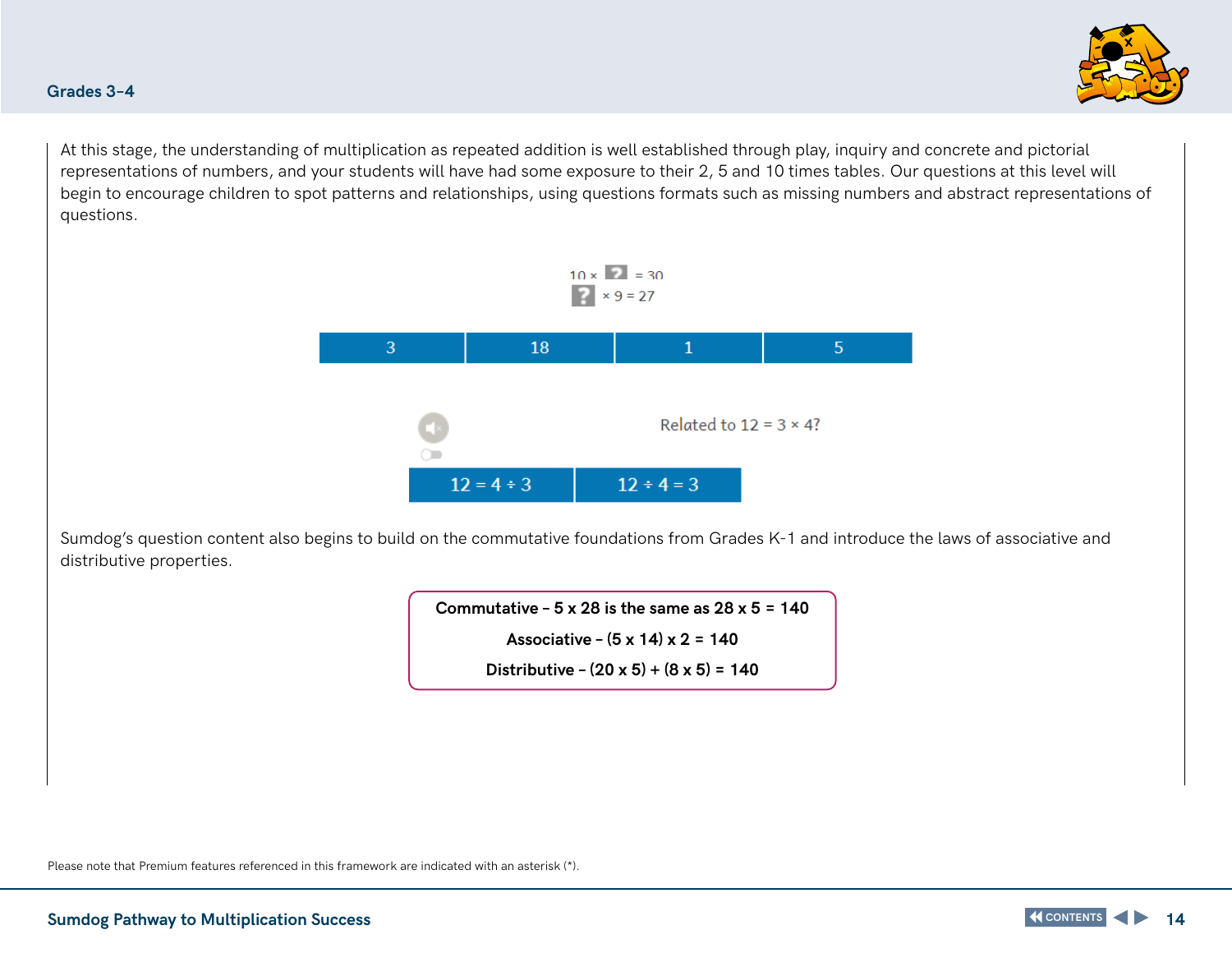#### **Grades 3–4**

Understanding these properties highlights differing strategies for children to increase their mental agility in answering more complicated multiplication questions, within real-life contexts in particular.

> A store has 8 boxes of eggs. There are 8 eggs in each box. How many eggs will there be altogether?

| $8 \times 8$ | $16 \times R$ | $\mathbf{R} - \mathbf{R}$ | $+8$ |
|--------------|---------------|---------------------------|------|
|--------------|---------------|---------------------------|------|

**Remember – Sumdog is about more than just memorization and practice.** 

**We help you to develop your students' multiplication fluency and understanding, leading in turn to speed, accuracy and fluency.** 

The Sumdog MTC, multiplication practice and sample questions are ideal components to incorporate into your lesson planning, classroom environment and home learning opportunities. Using our platform will support your teaching of multiplication fluency and provide the opportunity for low-stakes practice that is not time-pressured or demotivating. Furthermore, beginning to use the Sumdog MTC in Grades 3 and 4 allows you to provide your students with the opportunity to apply their knowledge and build their confidence as they enter later grade levels.



As the Sumdog pathway to multiplicative fluency reaches its destination at the end of Grade 4, it is now important that your students can recall all their multiplication facts to 12 x 12. For some students, we know this can seem a huge milestone but we hope that by following our structured approach the foundations have been laid and that they will be confident in recalling and using their times tables. The combination of the Sumdog MTC and our competitions\*, challenges\*, contests and low-stakes assessments\* can continue to give you opportunities to direct and focus learning and for the children to continue to build confidence, fluency and recall.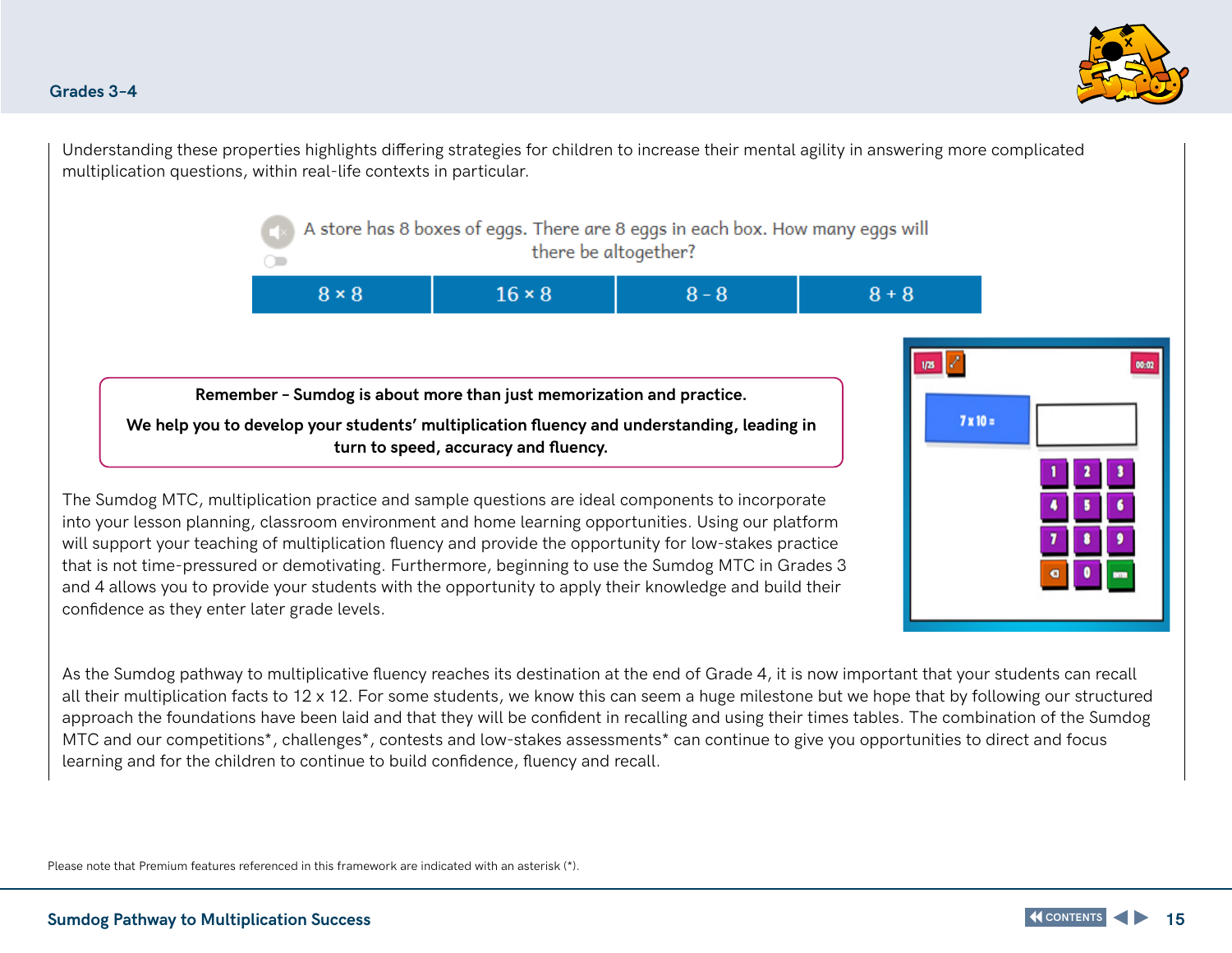

At Sumdog, we believe that in order for children to experience continuous development and success in mathematics, the groundwork must be laid from Kindergarten onwards and our platform has been designed to support this.

There will of course be students in Grade 4 who are still struggling to grasp certain multiplication concepts, and Sumdog's targeted practice can function as an early intervention solution to get them back on track. We would however also recommend that you:

- ● **Provide students the opportunity to build on their confidence with ad-hoc methods of tackling multiplication.**
- Provide them with plenty of practice in mental multiplication by 1, 2, 5 and 10.
- ● **Make explicit the patterns and relationships within multiplication.**

When a student is struggling, use Sumdog to encourage and motivate them to practice their times tables and use your in-class teaching to highlight the particular areas and strategies you want to focus on. These types of patterns and relationships provide the basis for student inquiry-based learning and the development of metacognition.

#### For example:

- There is no 1 times table to learn as the product is the same as the original number, reducing the number of facts to learn.
- The 11 times table builds on the 1 times table and the duplicating of the tens and unit digits means it is one that students often find easier.
- The 2 times table is doubling and through the use of concrete materials in Grades K-2 alongside skip-counting methodologies students should be familiar with this.
- Learning times tables in pairs can make it easier for children, particularly if they have the conceptual understanding of commutative laws that Sumdog has been building, e.g.  $3 \times 7 = 21$  and  $7 \times 3 = 21$ .
- An understanding of squared numbers can also support students, as well as an appreciation of multiplication as repeated addition, e.g. if you know  $3 \times 8$  is 24 then you can work out  $3 \times 9$  is 27.
- The 9 times table has a very distinctive pattern as the unit digit goes down by 1 each time.
- $\bullet$  Answers in the 5 times table end in a 5 or a 0.
- Odd factors x odd factors = odd products, odd factors x even factors = even products, even factor x even factor = even product.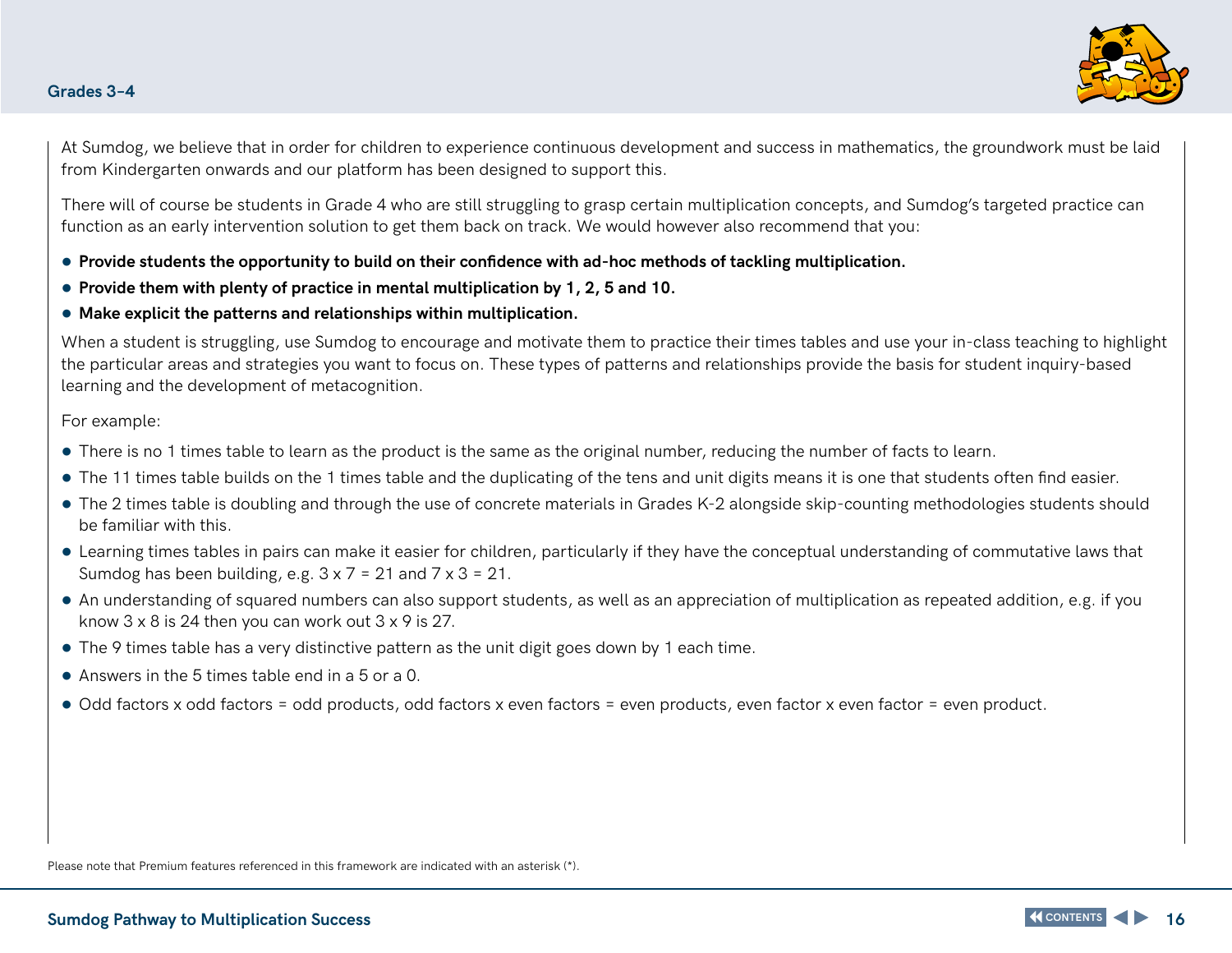



The following Grade 4 questions clearly show the progression within our product as we encourage students to make connections to times tables for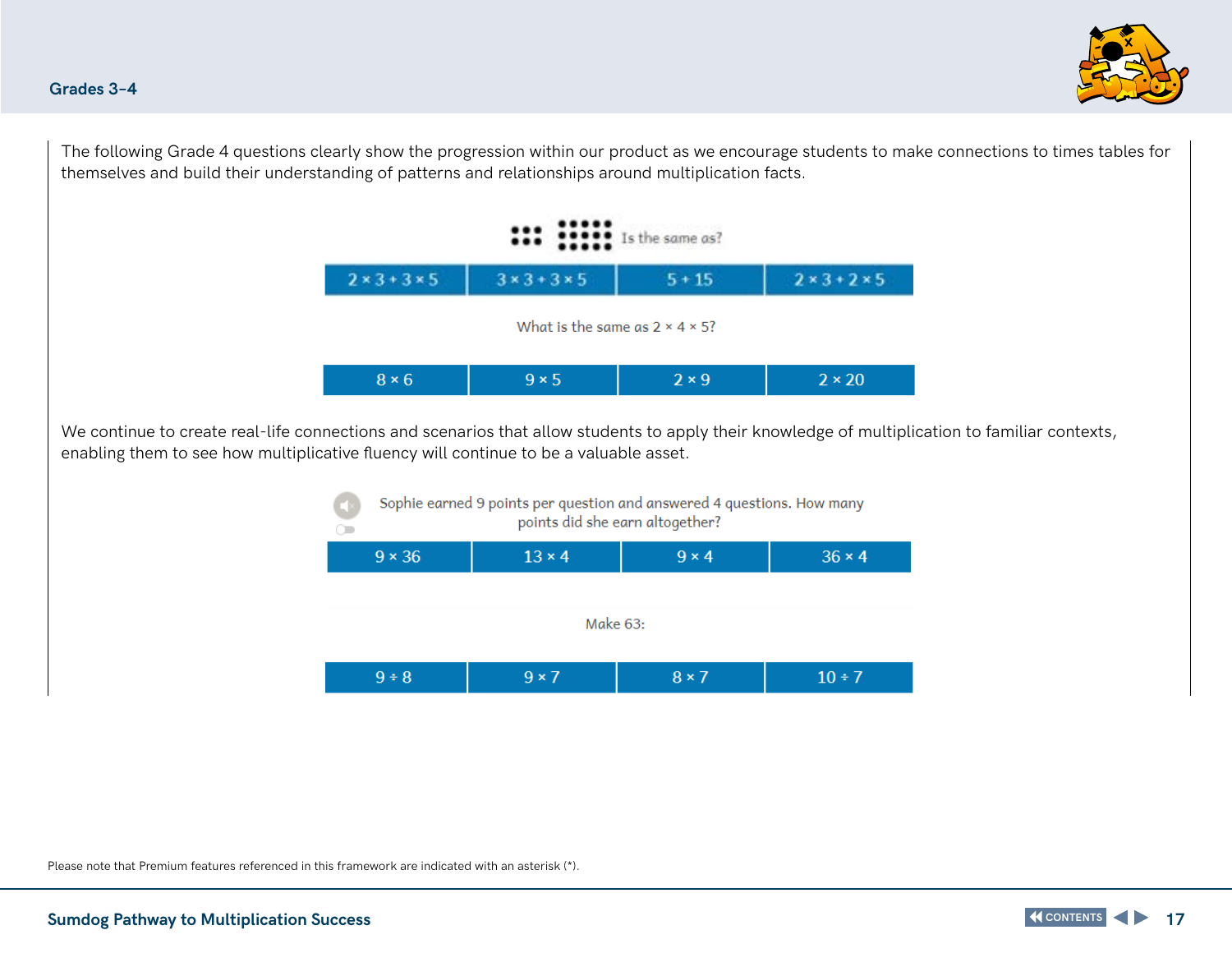

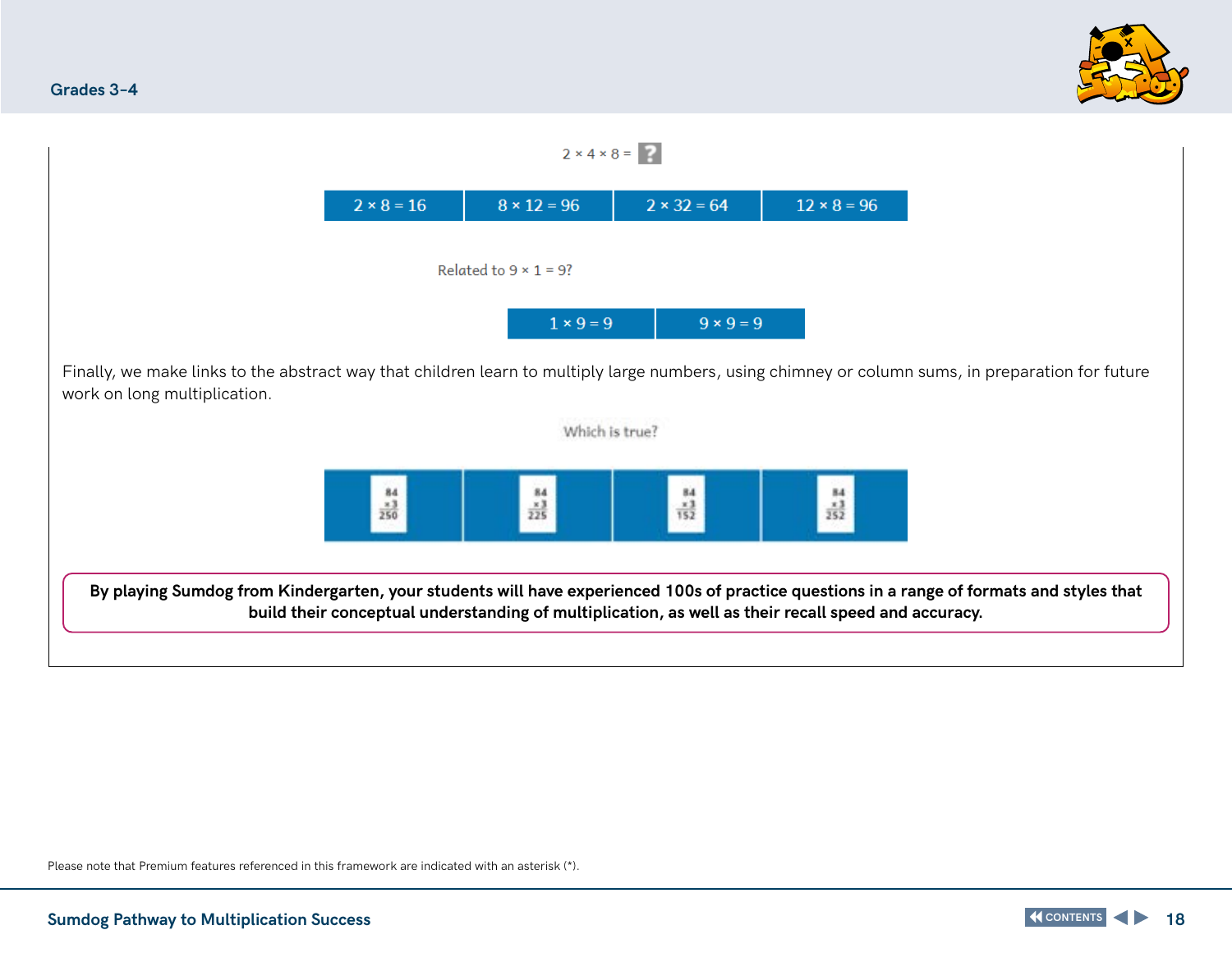### **Reasons to use the Sumdog Pathway to Multiplication Success The Sumdog Pathway to Multiplication Success – A Visual Guide The Sumdog Pathway to Multiplication Success –**

- + Your students will engage in a developed, structured pedagogy with the aim of **learning**  multiplication facts, not memorizing.
- + Sumdog **complements** your everyday teaching, **supplements** your planning and existing schemes of work, and provides easy home learning links.
- + Our **progressive algorithm** introduces concepts to students in full alignment to state standards. We **build conceptual understanding and encourage metacognition** in learning.
- + Our **fun and engaging games**, challenges\*, competitions\* and contests provide students with many opportunities to apply their knowledge and **learn from their mistakes**.
- + Our platform encourages a **growth mindset**, rewarding students for their effort with coins that can be spent in the Sumdog house and garden.
- + Our **pre-made assessments** and reporting provide teachers with the tools they need to direct learning. You can also create your own custom assessments and easily and **subtly differentiate** to ensure everyone in your class experiences success.\*
- + The free Sumdog multiplication practice tool and **Multiplication Tables Check** are perfectly designed to build your students' confidence for future assessments on a platform they know and love. The free **heat map report** provides you with insight into the tables to focus on and the MTC tool prepares your students for future multiplication assessments in a stress-free environment.



| RESIST ACCURACITY                                                         |                                                                                                |             | RICHT SHEEL ALANCE |             |                 |             |             |              |                |                          |              |
|---------------------------------------------------------------------------|------------------------------------------------------------------------------------------------|-------------|--------------------|-------------|-----------------|-------------|-------------|--------------|----------------|--------------------------|--------------|
| Your pupils' average actoracy, weighted towards the recol recent answers. |                                                                                                |             |                    |             |                 |             | <b>STA</b>  |              |                |                          |              |
|                                                                           | $\frac{1}{2}$                                                                                  | $\times 3$  | $^{14}$            | 访           | $\frac{1}{2}$   | $\times$    | ×ä          | $-1$         | 113            | <b>ATT</b>               | HTS          |
| Algo A                                                                    | <b>HEN</b>                                                                                     | <b>SIDE</b> | <b>THE R</b>       | $\cdots$    | 799             | 878         | <b>STR</b>  | 1,13,748     | 700            | $\sim$                   | $\mathbf{m}$ |
| <b>Diris C</b>                                                            | <b>tors</b>                                                                                    | $\sim$      | <b>TIER</b>        | <b>UH</b>   | 1.14            | 179         | <b>TAPS</b> | <b>TEERS</b> |                | PUN.                     | $\mathbf{z}$ |
| Palipe ti                                                                 | tore                                                                                           | $\sim$      | 1974               | <b>STAR</b> | <b>TM</b>       | 798         |             | <b>ROW</b>   | <b>SFR</b>     | ۰                        |              |
| Hamp P.                                                                   | -                                                                                              | <b>SIRM</b> | $\sim$             | <b>THE</b>  | ٠               | -           | ٠           | $\sim$       | <b>TERR</b>    | <b>STAR</b>              | ٠            |
| $j = 5$                                                                   | <b>FORM</b>                                                                                    | <b>SIN</b>  | <b>CH</b>          | <b>WHEN</b> | 10 <sub>m</sub> | <b>SUN</b>  | m           | <b>SIN</b>   | 1279           | m                        | -            |
| <b>Fanzin K.</b>                                                          | <b>TEPS</b>                                                                                    | <b>SOV</b>  | m                  | <b>TN</b>   | <b>NOW</b>      | ٠           | <b>EN</b>   | m            | 79             | $\overline{\phantom{a}}$ | m            |
| blacky fol                                                                | tors                                                                                           | <b>TSN</b>  | <b>APR</b>         | <b>EN</b>   | 206             | 768         | <b>SON</b>  |              | <b>CTE</b>     |                          |              |
| <b>INES IN</b>                                                            | $\frac{1}{2} \left( \frac{1}{2} \right) \left( \frac{1}{2} \right) \left( \frac{1}{2} \right)$ |             |                    | ٠           | 176             | $\sim$      |             | <b>STR</b>   |                | ۰                        | $\mathbf{m}$ |
| Regina G                                                                  | <b>MS</b>                                                                                      | 1879        | tare               | tion        | <b>12M</b>      | <b>TIER</b> | 174         | 18           | $\blacksquare$ | tare                     | THEM         |
| Simouri, 11                                                               | 179                                                                                            | <b>SHE</b>  | 100                |             | ٠               |             | 124         |              | ۰              |                          | <b>Date:</b> |
| Vapne A                                                                   | <b>TIER</b>                                                                                    |             |                    | turn        |                 | 1979        | tare        |              | <b>TIME</b>    |                          |              |

Please note that Premium features referenced in this framework are indicated with an asterisk (\*).

**K** CONTENTS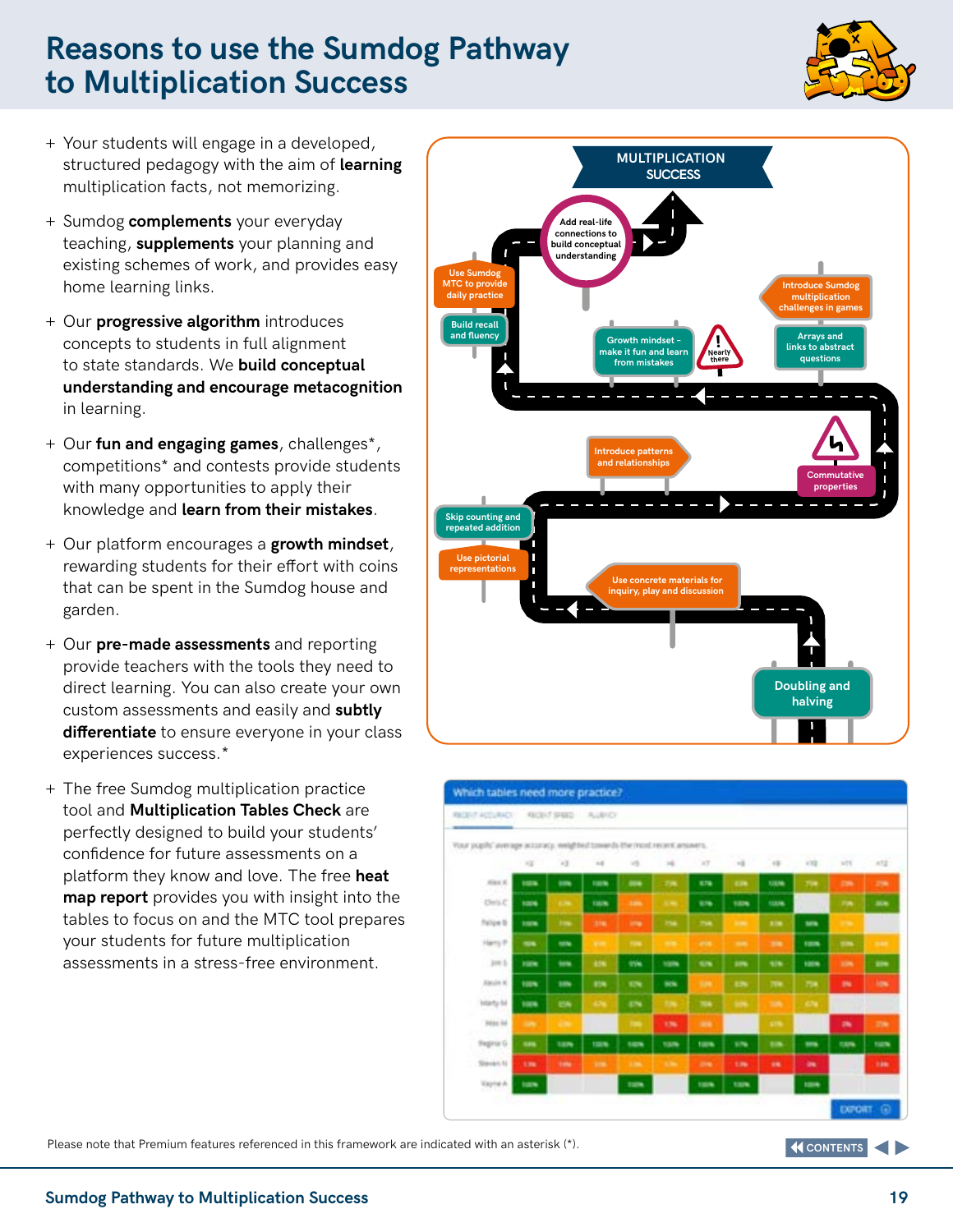# **Sumdog Free Account vs. Premium**



The Sumdog pathway to multiplication success recommends the use of features which are included with a free Sumdog account, as well as additional features which can only be accessed with a premium account. Premium features have been identified in the pathway with an asterisk, but we have also included the following table for ease of reference.

| <b>Free Account Features</b>                                                                                 | <b>Premium Features</b>                                                                                             |
|--------------------------------------------------------------------------------------------------------------|---------------------------------------------------------------------------------------------------------------------|
| 6 engaging games for children to choose from                                                                 | Over 30 engaging games for children to choose from                                                                  |
| Identify gaps with a diagnostic tool                                                                         | Set challenges on standards-aligned topics that directly<br>match in-class teaching                                 |
| Support progression with adaptive questions tailored<br>to each child's level                                | Pinpoint gaps in understanding with informal, online,<br>low-stakes assessments                                     |
| Set personalized practice for times tables and use<br>our student chooser to easily and subtly differentiate | Create custom formative assessments or choose<br>ready-made standards-aligned assessments to target<br>intervention |
| Assess your students' multiplicative fluency with our<br><b>Multiplication Table Check</b>                   | Instant reporting to identify gaps in understanding                                                                 |
| View heat map report of multiplication practice in<br>games to easily identify gaps                          | Demonstrate impact with tracking reports for your<br>whole school, grade levels, classes and individuals            |
| Set-up support                                                                                               | Full support with set-up and regular communication<br>from our Support team                                         |

*"We know short bursts of just 10-15 minutes on Sumdog each day can have a big impact."*  Neil Kelsall, National Lead Practitioner for Oasis Community Learning



**K** CONTENTS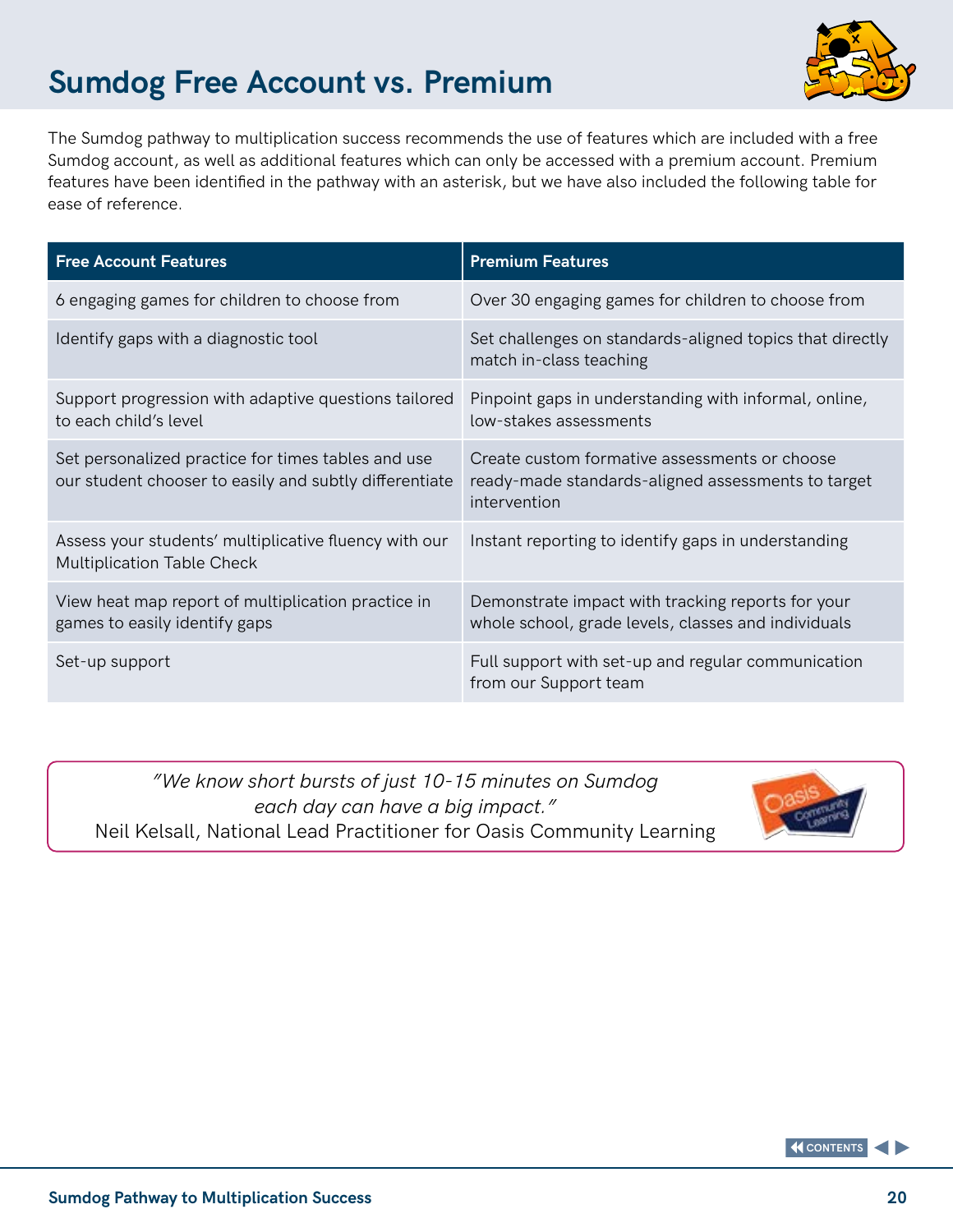# **Beyond Grade 4**



Although the Sumdog Pathway to Multiplication Success does not continue past this point, it's important to remember that Sumdog can continue to build your students' mathematical fluency and conceptual understanding far beyond Grade 4!

Our adaptive practice, challenges and low-stakes assessments will continue to build students' knowledge progressively throughout **Grades 5–8** using our wide range of standards-aligned question content.

You can continue to develop and improve your students' multiplicative fluency beyond Grade 4 by setting focus on multiplication and tracking improvement in attainment through the reporting, insights and heat maps that Sumdog provides.



In Grades 5-8, we extend and challenge students' understanding of the number system, developing the connection of multiplication to division and encouraging students to apply the multiplication recall they have developed to fractions, decimals, algebra and more complex word problems.

> Adam has 4 boxes of books with 25 books in each box. He wants to put the same number of books on each shelf of a bookshelf with 8 shelves, with the remainder going to his library. How many go on each shelf and how many go to the library?

| $4 \times 29 \div 8$ | $4 - 25 \div 8$ | $29 \times 25 \div 8$ | $4 \times 25 \div 8$ |
|----------------------|-----------------|-----------------------|----------------------|
|                      |                 |                       |                      |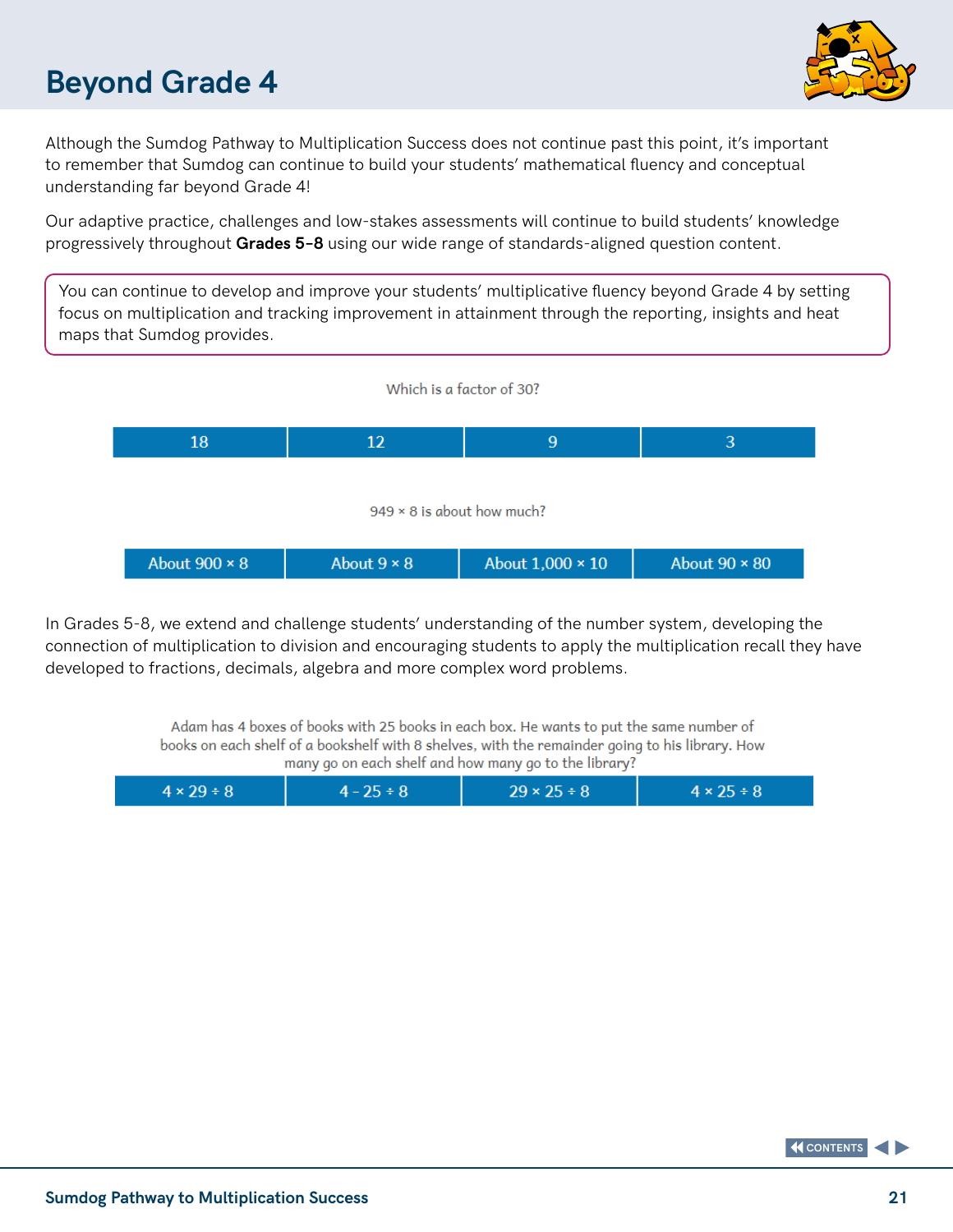# **Sample Lesson Plan: Introducing Arrays (Grade 2)**



| Aim:                                                                                | <b>Success Criteria:</b>                                                   | <b>Resources:</b>                                                                                                          |  |  |
|-------------------------------------------------------------------------------------|----------------------------------------------------------------------------|----------------------------------------------------------------------------------------------------------------------------|--|--|
| Understand that multiplication is<br>commutative                                    | can recognize patterns in an<br>array.                                     | Ten frame, dinosaurs/cubes/toys.<br>Sumdog                                                                                 |  |  |
| e.g., $4 \times 3 = 3 \times 4$<br>I am learning to solve problems<br>using arrays. | Key/New Words:<br>Commutative, sets, groups,<br>sharing, equally, between. | <b>Preparation:</b><br>Differentiated Sumdog challenges<br>as required.*<br>Selected Sumdog sample pictorial<br>questions. |  |  |

**Prior Learning:** Students will be familiar with counting to 20, backwards and forwards and will have started learning doubling and halving.

### **Learning Sequence**

| <b>Starter</b>       | Students choose toys across the classroom and are asked to put them into a ten frame.<br>Students create their own arrays and count how many they have.<br>Using Sumdog sample questions, pictorial representations of arrays are shown. Students are<br>asked to count columns and rows. |  |  |  |  |  |  |
|----------------------|-------------------------------------------------------------------------------------------------------------------------------------------------------------------------------------------------------------------------------------------------------------------------------------------|--|--|--|--|--|--|
| <b>Main Activity</b> | Key questions are posed as students develop their metacognition and understanding. Are 2<br>lots of 5 dinosaurs the same as 5 lots of 2 dinosaurs? You have 6 rows of 2 cubes, how many<br>do you have altogether?<br>3 groups of 5                                                       |  |  |  |  |  |  |
| Supplemental         | Sumdog custom assessment focusing on the arrays and the commutative property set to<br>formatively assess understanding of content and inform next teaching.*<br>Students are encouraged to plant an array of plants in the Sumdog garden as a home<br>learning challenge.                |  |  |  |  |  |  |

Please note that Premium features referenced in this framework are indicated with an asterisk (\*).

**K** CONTENTS 4 D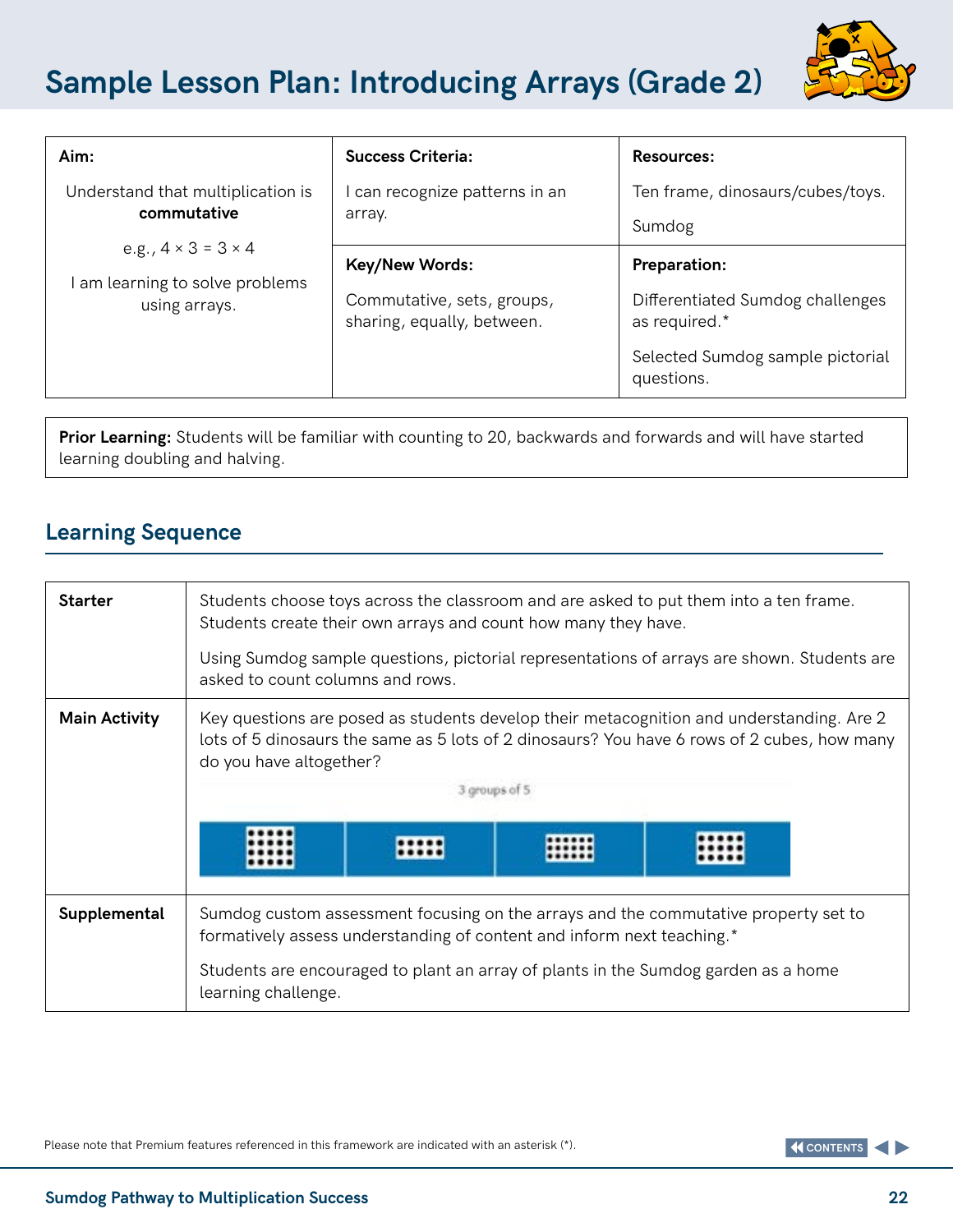## **Sample Lesson Plan: Building Multiplication Fluency (Grade 3)**



| Aim:                                                                                                        | <b>Success Criteria</b>                                                      | Resources:                                                                                                      |
|-------------------------------------------------------------------------------------------------------------|------------------------------------------------------------------------------|-----------------------------------------------------------------------------------------------------------------|
| To answer <b>multiplication facts</b><br>within 6 seconds in preparation<br>for multiplication assessments. | can answer multiplication<br>questions within 6 seconds.                     | Sumdog<br>Whiteboards                                                                                           |
| can answer multiplication facts<br>fluently.                                                                | Key/New Words:<br>Multiplication, fluency, accuracy,<br>efficiency, agility. | <b>Preparation:</b><br>Differentiated Sumdog<br>multiplication focus as<br>appropriate.<br>Sumdog MTC practice. |

**Prior Learning:** Students have a solid foundation of conceptual understanding of multiplication, including commutative, associative and distributive properties.

### **Learning Sequence**

| <b>Starter</b>       | Students start with a quick-fire multiplication practice on Sumdog. The teacher will have<br>differentiated this as appropriate.                                                                                                                                                                                                                                                                                                                                                 |  |  |  |  |  |  |
|----------------------|----------------------------------------------------------------------------------------------------------------------------------------------------------------------------------------------------------------------------------------------------------------------------------------------------------------------------------------------------------------------------------------------------------------------------------------------------------------------------------|--|--|--|--|--|--|
| <b>Main Activity</b> | Teacher places a Sumdog abstract multiplication on the screen using the Question Viewer<br>and students quickly write their answer on whiteboards.<br>Building on metacognition and mental agility, students discuss some of the commutative,<br>associative and distributive properties of multiplication and the strategies they used to<br>solve, including the patterns and relationships.<br>Students then take part in a multiplication tables practice session on Sumdog. |  |  |  |  |  |  |
|                      | Solve x questions using the associative property<br>$5 \times 6 \times 6 = 2$<br>$5 \times 30 = 150$<br>$36 \times 6 = 216$<br>$6 \times 25 = 150$<br>$5 \times 36 = 180$                                                                                                                                                                                                                                                                                                        |  |  |  |  |  |  |
| Supplemental         | Students finish with a game of Sumdog multiplication bingo, where students write down<br>numbers 1-144. The teachers read out a multiplication sum and the students score out the<br>product.<br>The winner receives 50 Sumdog coins awarded by their teacher.                                                                                                                                                                                                                   |  |  |  |  |  |  |

Please note that Premium features referenced in this framework are indicated with an asterisk (\*).

**K** CONTENTS ◀▶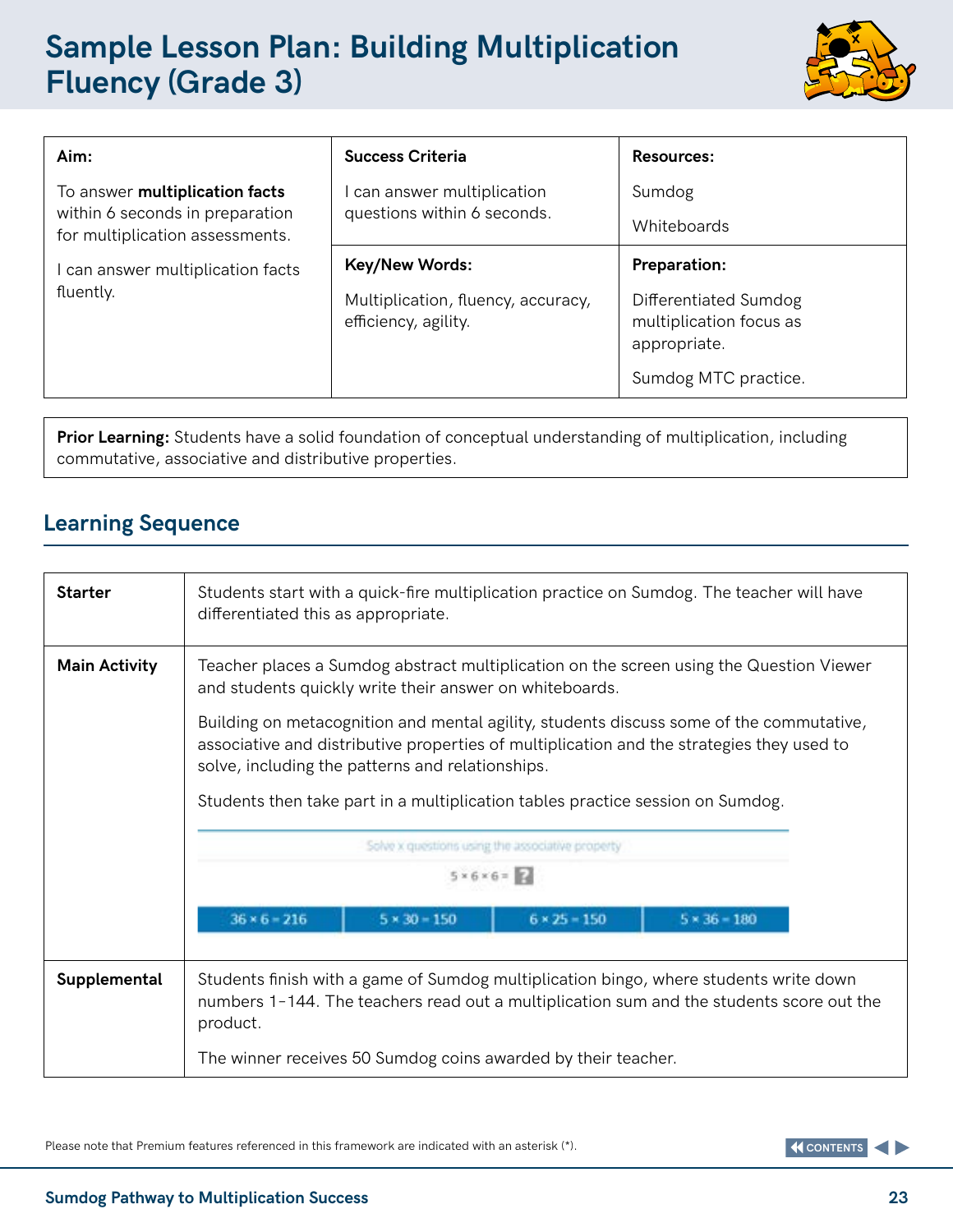# **Using the Sumdog MTC Heat Map**



The Sumdog heat map will provide the average accuracy, speed and fluency of your students, weighted towards the most recent answers. Using our differentiated student chooser you can make sure that your students are focusing on the tables relevant to them.

| RECENT ACCURACY                                                          |             | RECENT SPEED | <b>FLUENCY</b> |            |                 |      |              |      |            |            |                |
|--------------------------------------------------------------------------|-------------|--------------|----------------|------------|-----------------|------|--------------|------|------------|------------|----------------|
| Your pupils' average accuracy, weighted towards the most recent answers. |             |              |                |            |                 |      |              |      |            |            |                |
|                                                                          | x2          | x3           | nL             | n5         | $+6$            | $-7$ | $\times 2$   | wQ   | $+10$      | $+11$      | x12            |
| Alex K                                                                   | 100%        | 99%          | 100%           | <b>BOW</b> | 75%             | 978  | <b>E2W</b>   | 100% | 75W        | 25%        | 25%            |
| Chris $C$                                                                | 100%        | 67%          | 100%           | 449        | 678             | 976  | 100%         | 100% |            | 75%        | <b>BSK</b>     |
| Felipe B                                                                 | 100%        | 75%          | 31%            | 319.       | 75W             | 75%  | <b>SON</b>   | 83%  | <b>98%</b> | <b>STR</b> |                |
| Harry P                                                                  | <b>SON</b>  | 96%          | <b>STA</b>     | 724        | <b>Separate</b> | 45%  | <b>James</b> | 30%  | 100W       | <b>ROW</b> | <b>Address</b> |
| jim5                                                                     | 100%        | <b>96%</b>   | 83%            | 95%        | 100%            | 92%  | 19%          | 92%  | 100%       | <b>JEW</b> | 10%            |
| Kevin K                                                                  | <b>100%</b> | 90%          | 85%            | 92%        | 96%             | 5.74 | 8296         | 70%  | 75%        | m          | 10%            |
| Marty M                                                                  | 100W        | 85%          | 678            | 876        | 73%             | 76%  | -1496        | 50%  | 578        |            |                |
| Max M.                                                                   | SON         | <b>COM</b>   |                | 70%        | 13%             | 36%  |              | 678  |            | ON         | 25%            |
| Regina G                                                                 | 948         | 100%         | 100%           | 100%       | 100%            | 100% | 97%          | 93%  | 99%        | 100%       | 100%           |
| Steven N                                                                 | 13%         | 10%          | 35%            | 500        | 536             | 31%  | 13%          | 696  | 0%         |            | 14%            |
| Vayne A.                                                                 | 100%        |              |                | 100%       |                 | 100% | 100%         |      | 100%       |            |                |

- **Teachers can use the heat map to quickly identify** which tables their class need to practice more.
- ● Ability to change the **reporting metric** between **accuracy**, **speed** and **fluency.**
- Helps to **improve retention** by focusing student practice on tables questions.

**Remember, the Sumdog multiplication tools are completely free for all users. The Sumdog pathway to multiplication success is also free to download, print and use, but some elements referenced do require a Sumdog Premium account.**